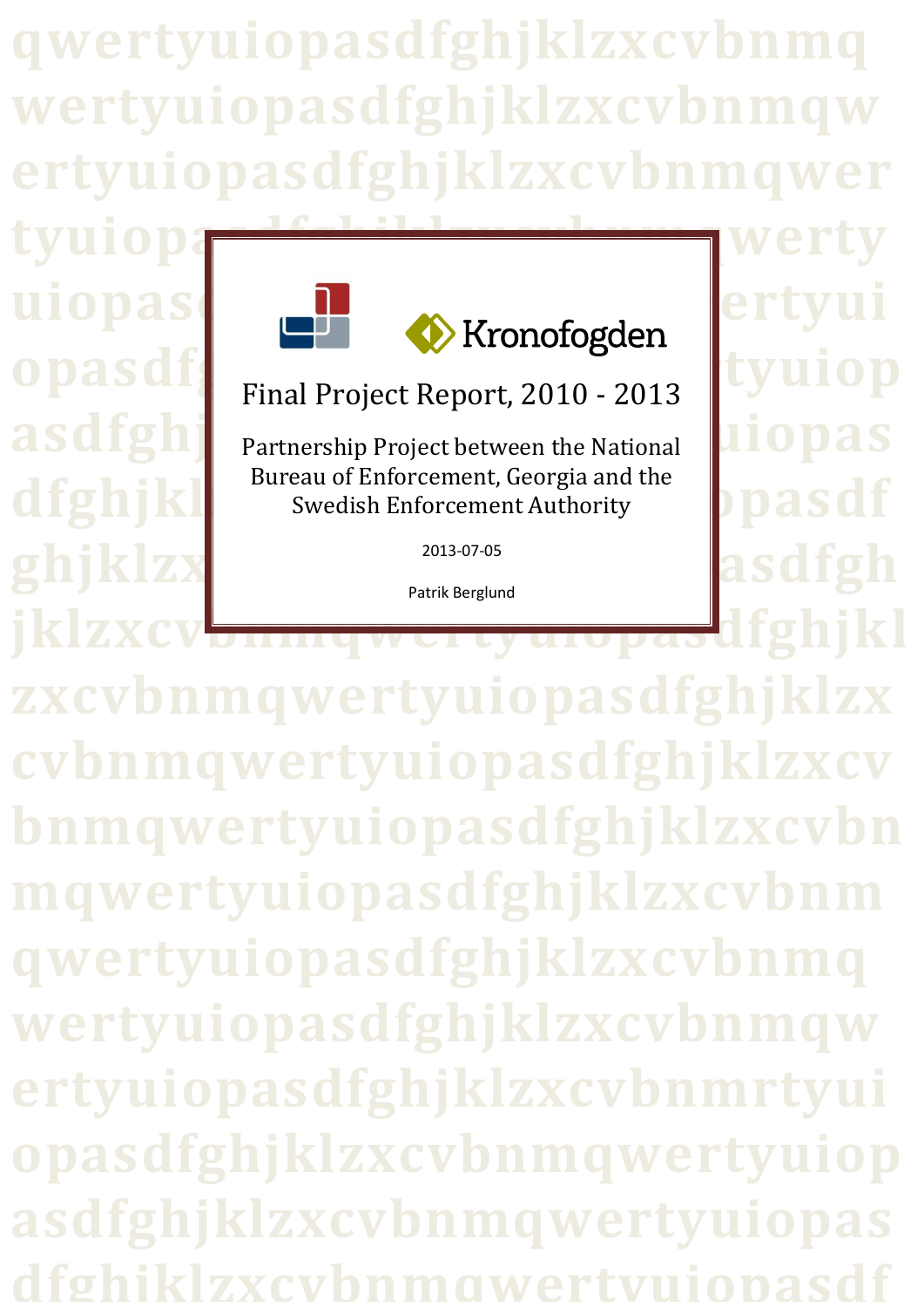



# Final Report 2010 - 2013

### **Background**

The project "Partnership between the National Bureau of Enforcement, NBE, Georgia, and the Swedish Enforcement Agency, SEA, started in August 2010 and ended the 31<sup>st</sup> of July 2013.

This report is a description of the project covering the entire project period of August 2010 through July, 2013.

According to the overall objective of the project the National Bureau of Enforcement of Georgia (NBE) shall provide quick and effective enforcement based on justice, equality before the law and transparency to the public by 2015.

Objectives for the project

### Project objective 1 – Capacity for development of the enforcement services

- *Project objective 1 a:* NBE has increased its capacity to analyse its environment and operations in order to further develop its enforcement services to meet domestic expectations and international standards.
- *Project objective 1 b:* NBE implements new or revised regulations, work processes, technical systems and guidance for the enforcement services as well as carrying out regular monitoring, evaluation of the operations thereby promoting transparent and effective enforcement services governed by the rule of law and respect for human rights.

### Project objective 2 – skills in management of staff

 *Project objective 2:* NBE managers have started to use modern management principles and established processes for continuous improvement of staff performance and management.

### Project objective 3 – Professional skills and culture of enforcement staff

 *Project objective 3:* All enforcement staff has basic professional enforcement skills and a system and plan for development and the implementation of a certification scheme for enforcement officers is in place.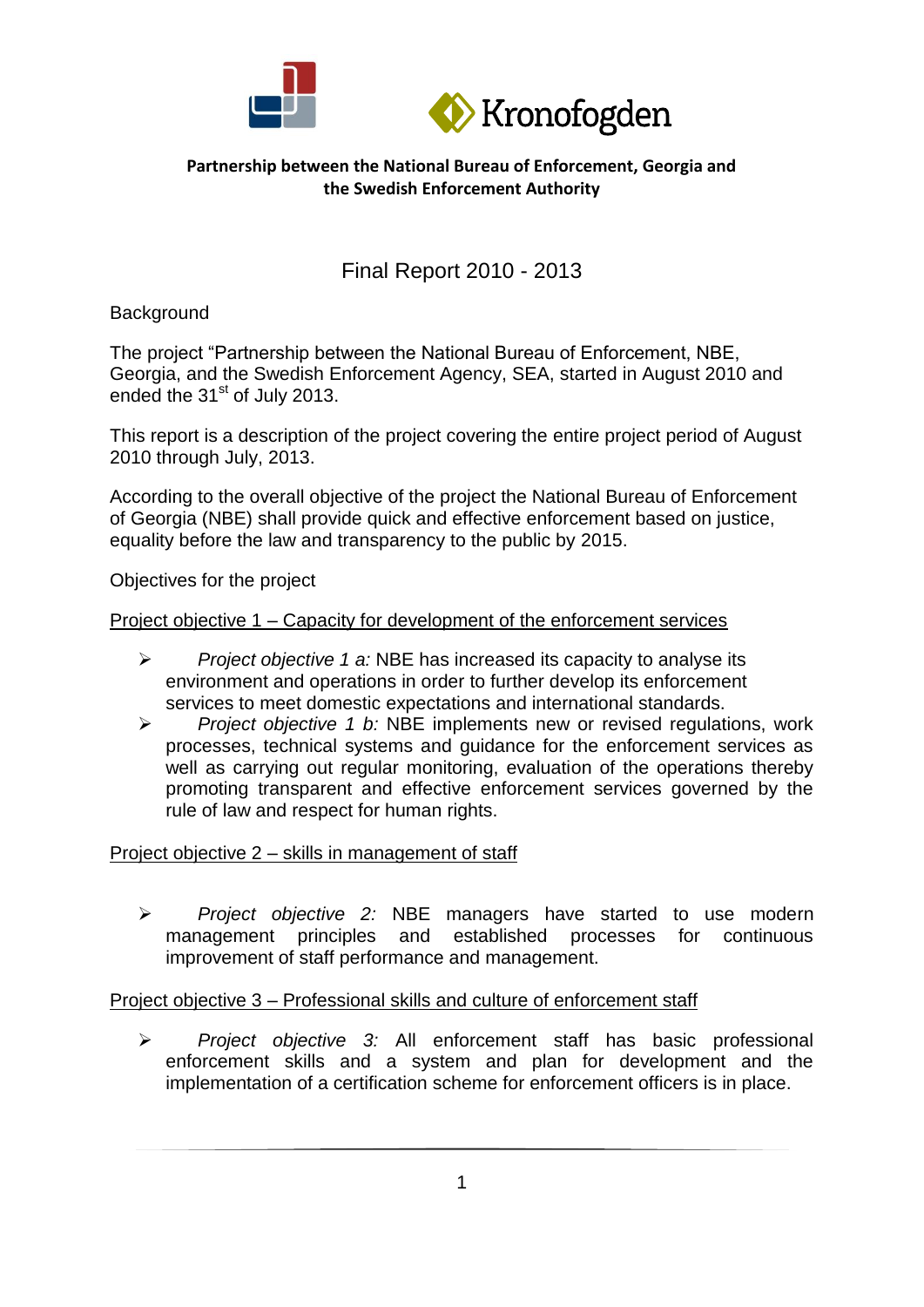



### *Inception phase; 4th quarter of 2010*

One of the first project activities which were carried out was a baseline study. The purpose of the study was to assess the current status of the perception and attitudes towards NBE among customers and other stakeholders as well as NBE managers and staff. The baseline study was also supposed to give the project a baseline from which activities could be outlined in order reach the project objectives. It can be noted from the survey that the work satisfaction among managers and staff were relatively high. However, the customer relations, attitudes and trust towards the NBE, its staff and the enforcement proceedings seemed to be areas which had a potential for improvement.

During the inception phase the activities on mapping of the enforcement process and the elaboration of the enforcement policy kicked off.

*1 st through 4th quarter of 2011*

At the outset of 2011 the NBE changed components of its leadership. Mr Nika Melia became the new chairman in the end of 2010 and Ms Guranda Goglidze was appointed new deputy chairman in early 2011 and assumed responsibility for international relations among other tasks.

As mentioned in the paragraph above a baseline study was conducted in 2010 but since a need to get a deeper understanding of the NBE as an organisation and its challenges was detected, a large group of STE:s made a visit to NBE in February 2011. During this week the Swedish experts got to meet with managers, enforcement officers and administrative staff of the NBE. Important effects of the visit were higher engagement to the project from all concerned parties and the formation of stable relationships.

During 2011 the activities concerning mapping of the enforcement process, the elaboration of the enforcement policy and code of conduct were performed and concluded. One study visit to SEA head office in Sundbyberg took place during the year.

In 2011 the NBE took over some responsibilities in the bankruptcy procedure and was made a viable alternative on par with private lawyers concerning the winding up of the bankruptcy estate and acting as trustee. In addition the NBE also started to prepare a draft for a law on summary proceedings influenced by the Swedish model.

An announcement for interested parties to apply for a Twinning grant within the framework of The European Neighbourhood Policy Action Plan was made in late 2010 and the Twinning project "BESTT" was established in 2011. Georgia chose the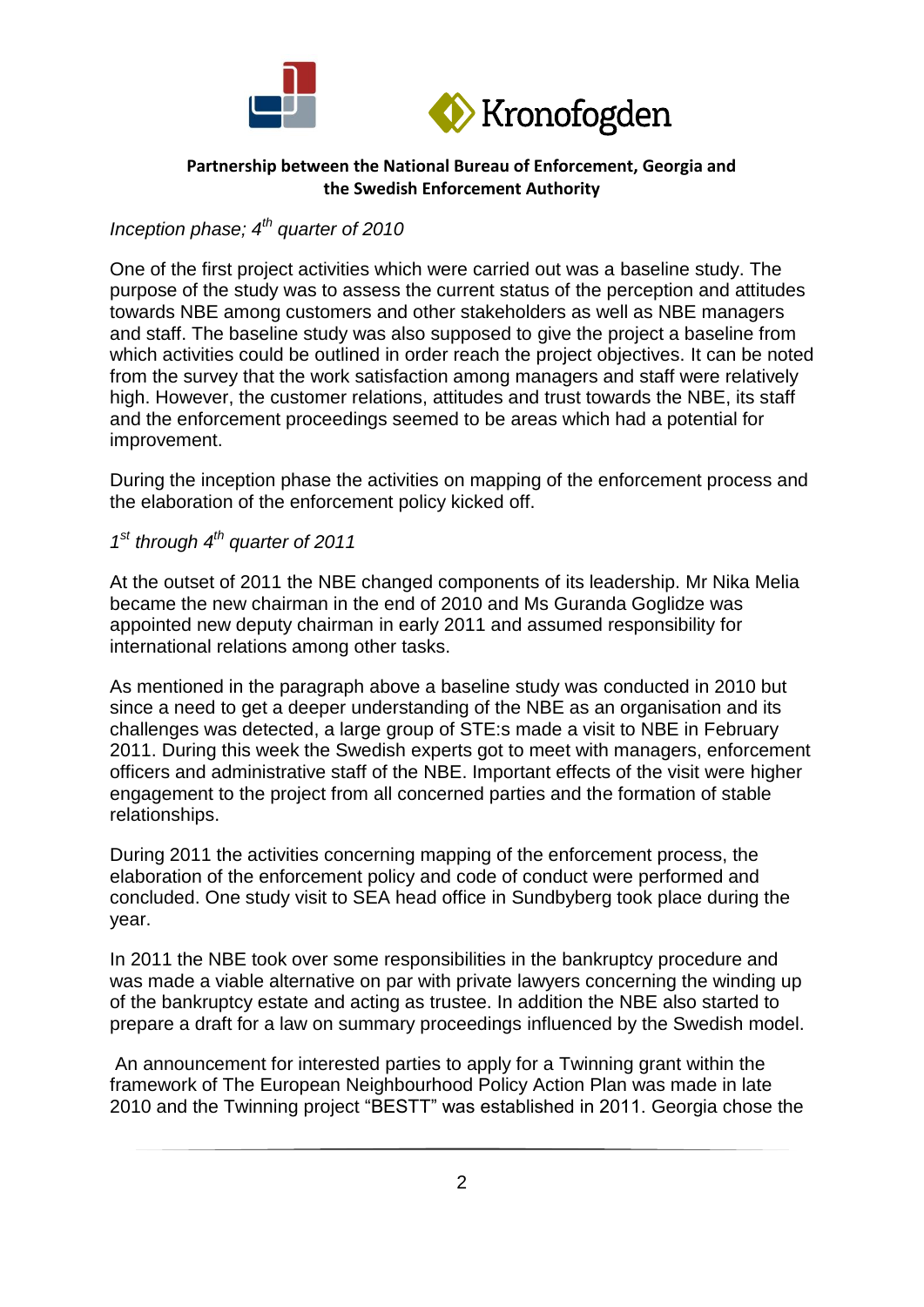



Netherlands (CILC) to lead the project with Sweden (SEA) as its project partner for the indicated activities laid down in the Twinning Contract. The reasons for the SEA getting involved in the Twinning project as a junior partner was to get full insight into what was being done and being able to coordinate activities between the two projects and of course also to benefit from findings and information that would surface in the Twinning project. Looking back it can be noted that due to the SEA involvement in both projects have resulted in avoiding overlapping effects and increased project efficiency.

## *1 st through 4th quarter of 2012*

The new legislation concerning summary proceedings was approved by the Parliament of Georgia as well as the one regarding statement of facts. Operations on summary proceedings started during May 2012 and the procedure regarding statement of facts was launched during the summer of 2012.

During May 2012 a qualitative and quantitative research of attitudes towards the NBE was been performed by ACT Research. The research was among other things aimed at trying to find out the public attitudes towards the NBE in reference to its services, name, logo and slogan. The results of the search were in general quite positive.

A midterm review which was initiated by Sida and carried out by the Swedish company "Indevelop AB" during the  $2^{nd}$  quarter of 2012 presented its findings and conclusions in a report in June 2012. The result of the midterm review was positive for the project as a whole as well as for the participating parties. The primary recommendation from Indevelop to SIDA was that it should support a possible second phase of the project. Furthermore the report listed a number of recommendations to the NBE and the project which could constitute a foundation for the future development of the NBE. The recommendations which focus on the partnership project include among other matters to give high priority to activities on strategic planning, management and organisation; devote attention to methods for monitoring reforms and implementation of the strategic plan and grant high priority to HR matters.

A parliament election was held in Georgia on the 1<sup>st</sup> of October 2012. The opposition coalition "Georgian Dream" with Bidzina Ivanishvili as the front runner was declared as winner of the election, requisitioning approximately 85 seats in the parliament, while the former ruling party United National Movement gained 65 seats. The results of the election led to a change in government. The new appointed Minister of Justice is Ms Tea Tsulukiani. As a consequence of the election and the change in powers a new chairman of the NBE, Mr Mikheil Sarjveladze, was appointed in November.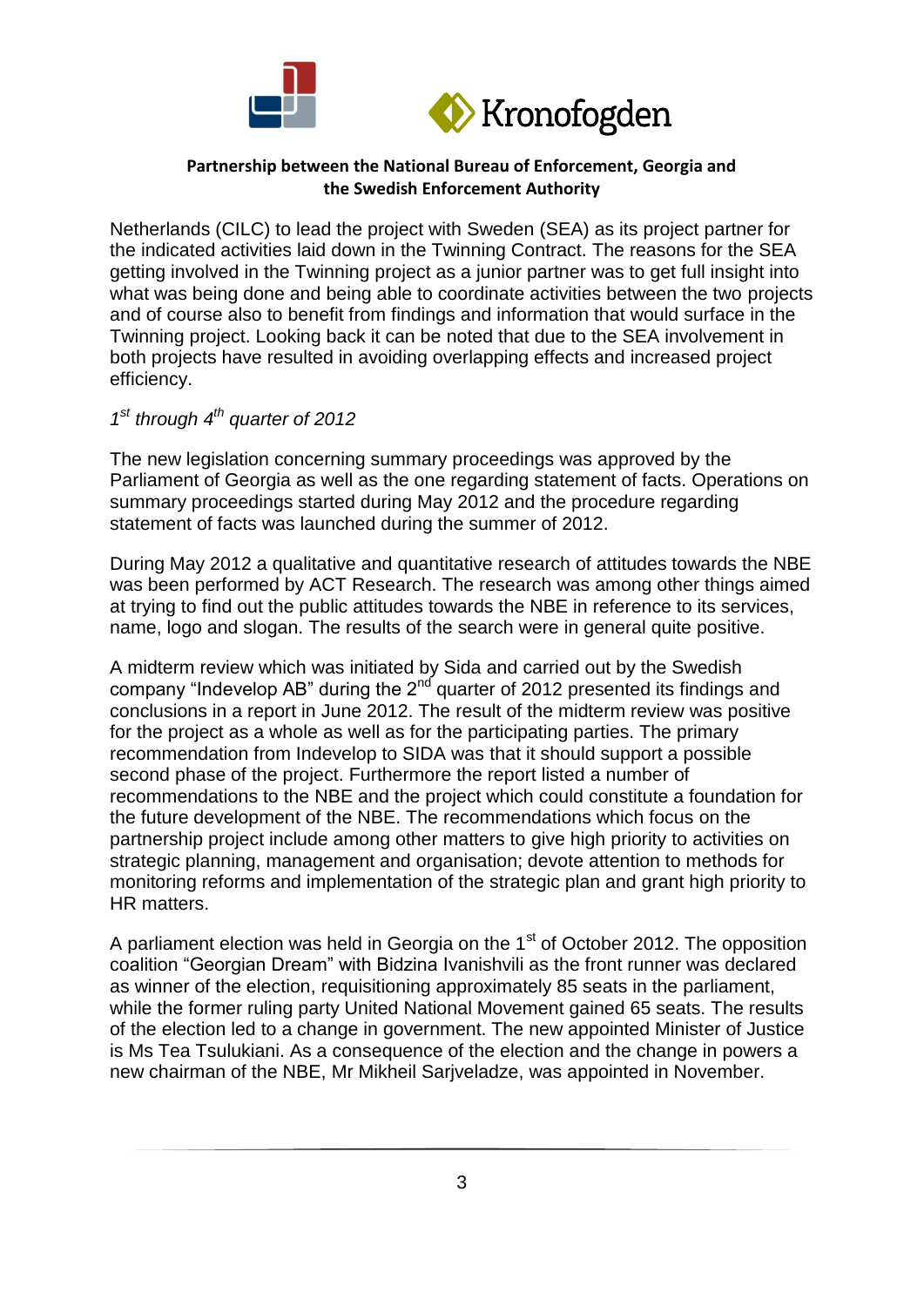



A need assessment regarding the future needs and demands of the NBE which could constitute the foundation for a possible continuation and second phase of the project became reality and was performed in mid-October 2012 with participants from NBE and SEA and supervised by a consultant from Indevelop.

Two study visits were carried during 2012; the first one went to the head office of the SEA and the other one to the Portuguese Tax Administration in Lisbon. The visit to SEA took aim at the management objective and different aspects of management. The visit to Portugal focused on issues regarding e-government, electronic services and communication.

The activities concerning mapping of the bankruptcy process and supporting NBE in developing a strategic plan was performed and concluded during 2012. Other activities which were carried out concerned organisational matters, legal and human rights in relation to the code of conduct, management issues as well as safety and security topics.

### *1 st through 2nd quarter of 2013*

A request for proposals was announced by the project in early 2013 in order to purchase consultant services for conducting a survey regarding the NBE. The survey has studied the stakeholders (debtors, creditors and the public) attitudes trust towards the NBE. The survey also aimed at establishing whether the overall project objectives have been reached or not. The findings and conclusions of the survey were presented in a report delivered to the project in mid-June.

The discussions regarding a potential continuation of the project (August 2013 through December 2015) have been further developed and a project proposal together with a result framework document stating the overall objectives as well as desired outcomes, outputs and activities has been developed with the assistance from consultants at Sida International. The focal points for a second project phase will be to promote efficiency and effectiveness in the NBE operations and to establish the NBE as a social responsible authority which plays a significant role in preventing indebtness in the Georgian society.

The Twinning project was concluded the 31<sup>st</sup> of April and a closing conference took place on the 24<sup>th</sup> of April where the project results and accomplishments were presented.

A study visit to SEA took place during the first week of June and was devoted to management issues.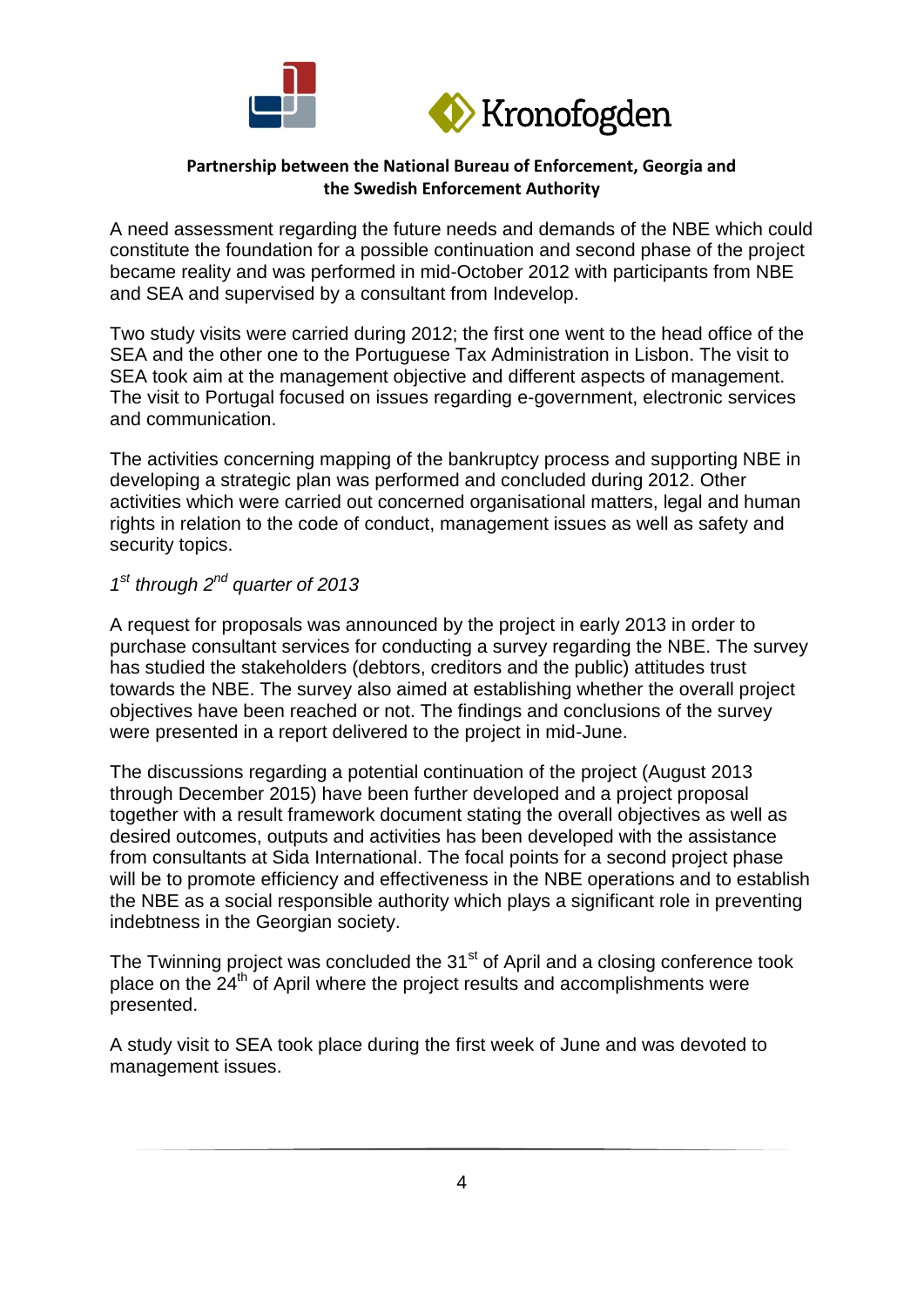



The closing conference of our project took place at Marriott Courtyard Hotel on the  $26<sup>th</sup>$  of June 2013 and was a great opportunity for the NBE as well as the project to show and talk about the developments, results and effects which have been achieved during the last three years.

### 1. Objective number one

The first project objective has been considered to be the most important one and also the most comprehensive one. Hence, the vast majority of the project activities have been connected to this objective. The activities performed relates to areas such as support for mapping of processes, elaborating an enforcement policy, strategic planning, organisational issues, legal and human rights, monitoring and follow up procedures and preventive communication. A couple of study visits have also been accomplished in reference to project objective number one.

### *Support for mapping of processes*

The project has supported the NBE in mapping of the enforcement and bankruptcy processes during 2011 and 2012. The main reasons for undertaking the work of defining these processes both verbally and visually have been to create a uniform description of the processes which consequently can be used in different contexts such as strategic business planning, training of staff and also constitute a platform and baseline for improvement and development of the processes. Furthermore the process descriptions make it easier to unify routines, procedures and common practices. It should moreover be mentioned that development of the bankruptcy mapping document was performed in an appropriate period since the NBE during 2011 was given the responsibility to act as a trustee in bankruptcy proceedings. Therefore, it was an important objective to visualize the procedures at an early stage in order to have an overall picture of the whole process and initially agree on the common practices.

### *Enforcement Policy*

One of the first activities which were launched within the project was the one concerning the elaboration of an enforcement policy. The enforcement policy is a strategic steering document which defines main guidelines, governing principles and attitudes of the NBE. The aims of the policy are among others to set priorities, ensure that the enforcement officers and other employees carry out their tasks according to the rule of law, encourage them to be proactive, to support preventive actions and smooth conflict solving. Through the enforcement policy the NBE has established rules and principles and communicated them with the creditors, debtors and other stakeholders in order for them to know what can be expected from the NBE when getting involved in the enforcement proceedings.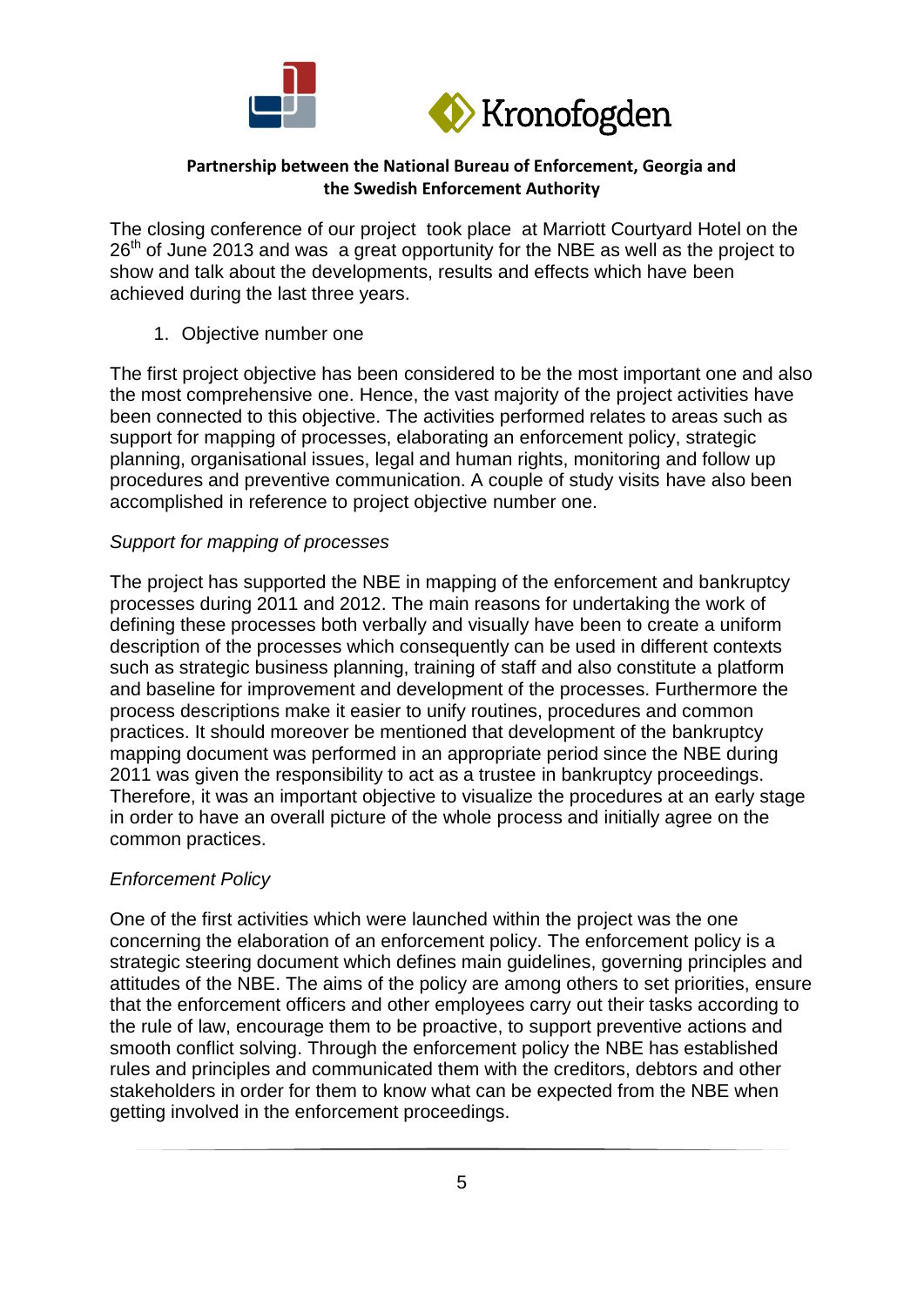



#### *Strategic planning*

As mentioned in previously the main objective of this project is that the NBE should increase its capacity to analyse its environment and operations in order to further develop its enforcement services. One way of achieving this objective is by giving more attention and devotion to areas regarding strategic planning. Without a solid strategic planning an organisation is more inclined to act unpredictable without clear views of its needs and demands. By giving strong consideration to strategic planning and setting up long and short term objectives together with adequate activities and follow up indicators the better prospects an organisation has to reach its desired results.

The NBE has since the start of the project expressed a wish to create more stability in the planning of its operations and businesses. The prevailing perception within the NBE has been that the strategic planning has been slightly defective. During 2012 a couple of workshops have been carried out which have aimed at showing the NBE models and methods for strategic planning. Matters such as the NBE overall mission and vision and the basic values of the authority have been discussed and analysed. Society tendencies and trends which may have an impact on the NBE in a long term perspective have also been listed and furthermore the importance of designing a strategic planning process for the NBE has been emphasized. In addition, the SIDAproject and the NBE have fulfilled - with support from a local consulting company (Synergy Group LTD) - the task of actually developing a strategic plan. In the summer of 2012 the consultants worked closely with the management of the NBE in order to develop a strategic 3-year plan. The task was completed in July the same year when the final draft plan was presented. Long term goals and strategies as well as activities are presented in the strategic plan which should guide the NBE until the year of 2015. During the final workshop in Lopota Lake the 21<sup>st</sup>-22<sup>nd</sup> of May 2013 the strategic plan was further analysed and discussions were held on how to take additional steps in order to implement the plan and make it the guiding tool and road map for future developments which it is meant to be.

#### *Organisational issues*

Early on in the project the NBE expressed a will to revise its organisational model since doubts had risen whether the existing organisational model of the NBE was adequate in view of the challenges which it will face in the future and with regards of the new functions/business processes it had or was about to undertake. The NBE is in need of an organisational model which is flexible and dynamic and sets the working processes in focus. In order to support NBE in this task a project activity regarding the future organisational model of the NBE has been carried out during 2012 and 2013. Four workshops have been completed during these years. An evaluation of the present organisational model of the NBE has been made and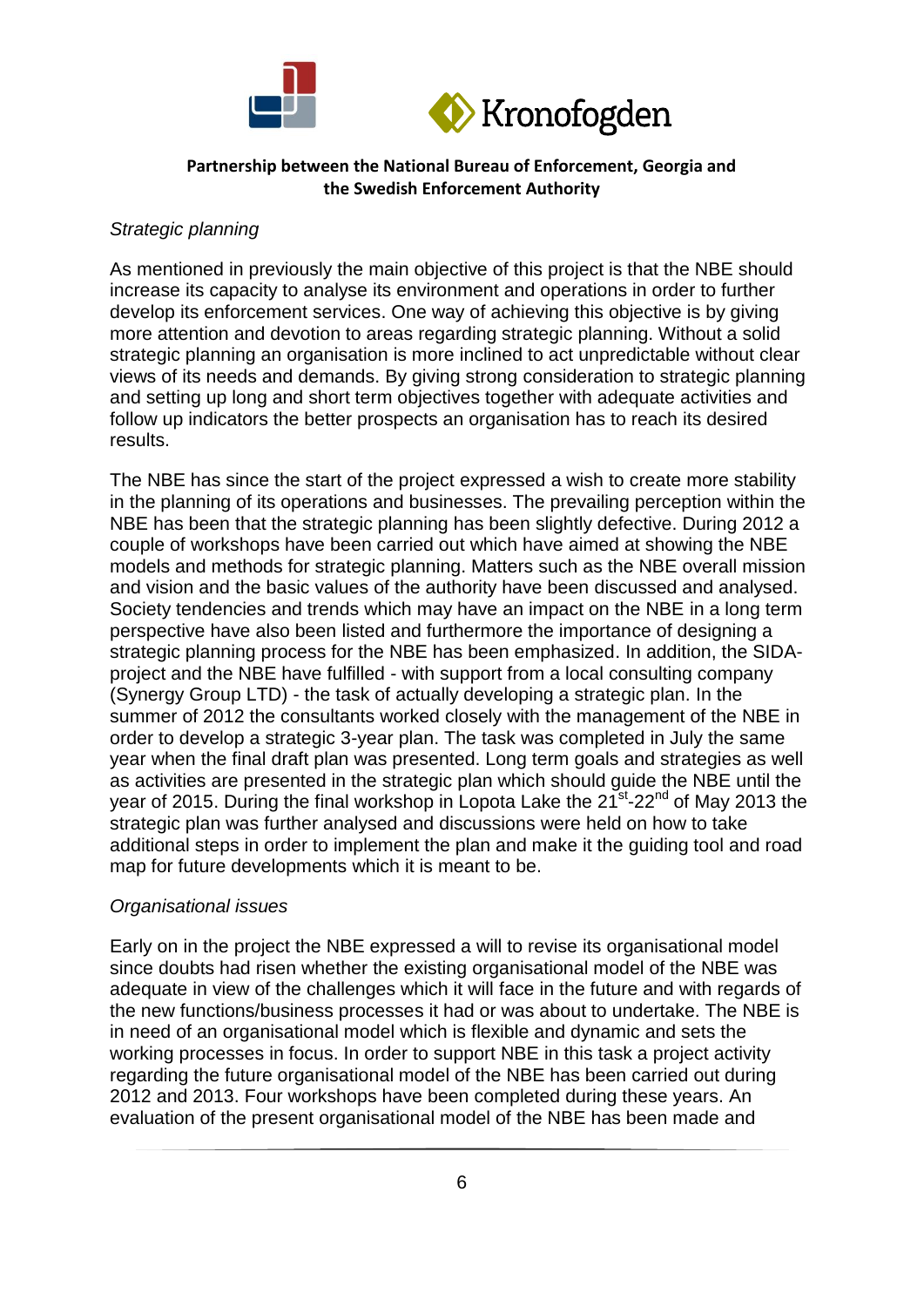



managers from top and middle management have shared experiences about the pros and cons of the existing organisation. The findings and conclusions from this evaluation were compiled in a report which formed the foundation for the next step in the activity. A workshop devoted to discussions and analyses of existing problems within the NBE organisation has also been achieved.

One problem within the present structure is how to distinct strategical respectively operational tasks from each other in order to find more effective ways to organise the strategic tasks. Many managers at NBE have pointed out that the operational tasks gets the upper hand of the strategic tasks and that it would be desirable to find a model of organisation which would allow at least some of the managers to give more attention to strategical matters. The third step in the activity consisted of a theoretical presentation of different organisational models with a special focus on the process based organisational model which the SEA has vast experience from and of which the NBE has expressed interest in. The input received from the theoretical presentation together with additional help from the SEA experts have been used by the NBE to further revise the organisational model. A proposal for a new organisational model has been presented by the top management during the spring of 2013. The proposal has been discussed internally within the NBE and communicated with the Ministry of Justice which will make the final settlement whether to approve of the proposal or not. One aim of the proposed organisational model is to make a clearer division of tasks and responsibilities between different departments and managers. The distinction between strategical and operational tasks is also supposed to be strengthened through the draft organisational structure.

### *Legal and Human Rights*

The activity concerning Legal and Human rights was performed during two workshops in late 2012 respectively early 2013. NBE has through the Code of Conduct (CoC) agreed to build a common moral platform for the entire organisation. The activity on ethical and moral issues concerned the implementation of the CoC within the NBE among all levels of staff. The first workshop was targeted towards top and mid-level managers and the second towards enforcement agents. The focal point of the workshops was to discuss and analyse how legal and moral norms, as expressed in the CoC are reflected in the daily work of the NBE staff. The managers also discussed what tools and measures the management of the NBE could use in order to further implement the ideas and statements expressed in the CoC. The enforcement agents were on the other hand more focused on discussions on various practical cases involving moral dilemmas in order to reflect on how they would or should act. Topics which were touched upon in relation to the practical cases were bribes, conflict of interest, interaction with colleagues and discrimination.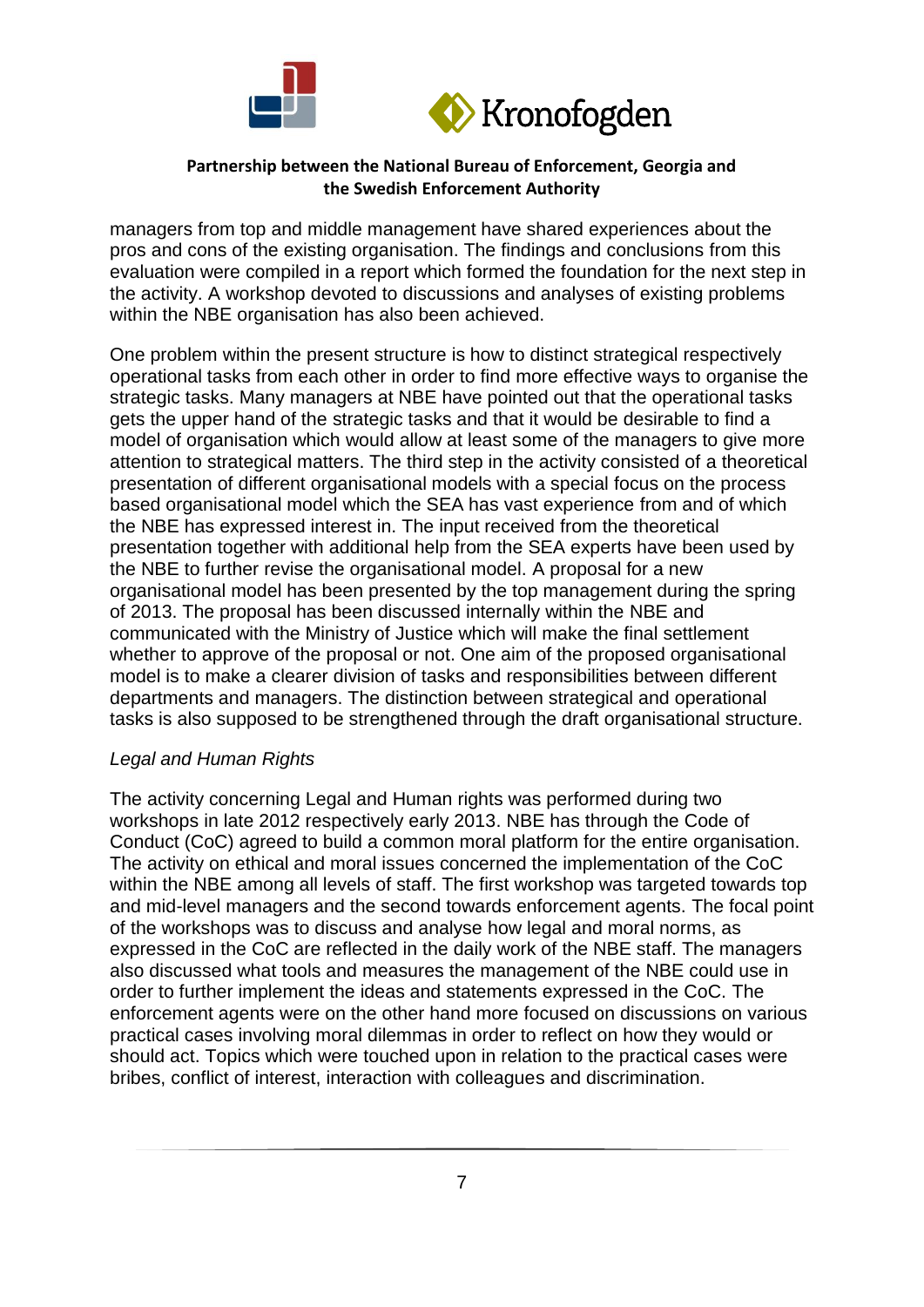



At this stage the NBE, having the CoC approved and disseminated to all staff member and considering the moral and ethical issues as an important aspect within the organization, takes responsibility and presenting a strong will to keep the subject as a high priority. NBE management acknowledges on one hand the norm and principles established, and on the other hand the dilemmas and realize the importance of keeping the moral aspect as an active subject in managing and coaching the subordinates. Managers are fully aware of their role and high need of their involvement in further actions to transform the norms and principles of CoC in sound basic values of the NBE.

### *Behavioural economics and Preventive communication*

An emerging issue noted by the NBE is a perceived lack of knowledge in society of the consequences that follow if bills are not paid or if you sign as a guarantor for someone else. NBE has during 2012 started, modelled on the Swedish experience, to support trainings in secondary schools to teach young people about the need to avoid onerous debts. In addition interest has been raised at the NBE about the subjects of behavioural economics and preventive communication, of which the latter one is something the SEA has practised for the last ten years. Preventive communication can consist of many aspects meaning that different problems and situations must be managed through different course of actions. The SEA preventive approach includes both strategic work such as influencing legislators as well as operational efforts as providing the public with a web application tool for setting up budgets etc. Raising the awareness of economic issues in general and indebtedness in particular in Georgia are areas in which NBE could play a major part due to its knowledge, competences and responsibilities.

The topic of behavioural economic was studied during a visit to United Kingdom (UK) and Her Majesties Revenue and Customs (HMRC) in March 2013. The participants learned that the HMRC have cutting edge experiences and knowledge in this field and we received some interesting information which the NBE can make use of if and when it is decided that this approach should be developed.

As a clarification it should be mentioned that the subjects of behavioural economics and preventive communication are considered to be two sides of the same coin. Behavioural economics is about what one can do to make people who have debts or other obligations to a larger extent comply with their obligations and e.g. pay their debts in due time. The preventive communication however relates to matters on what one can do to prevent people from taking on more debts than they can carry.

During a second project phase the project will support the NBE in developing a preventive approach and finding useful methods which can be applied in a Georgian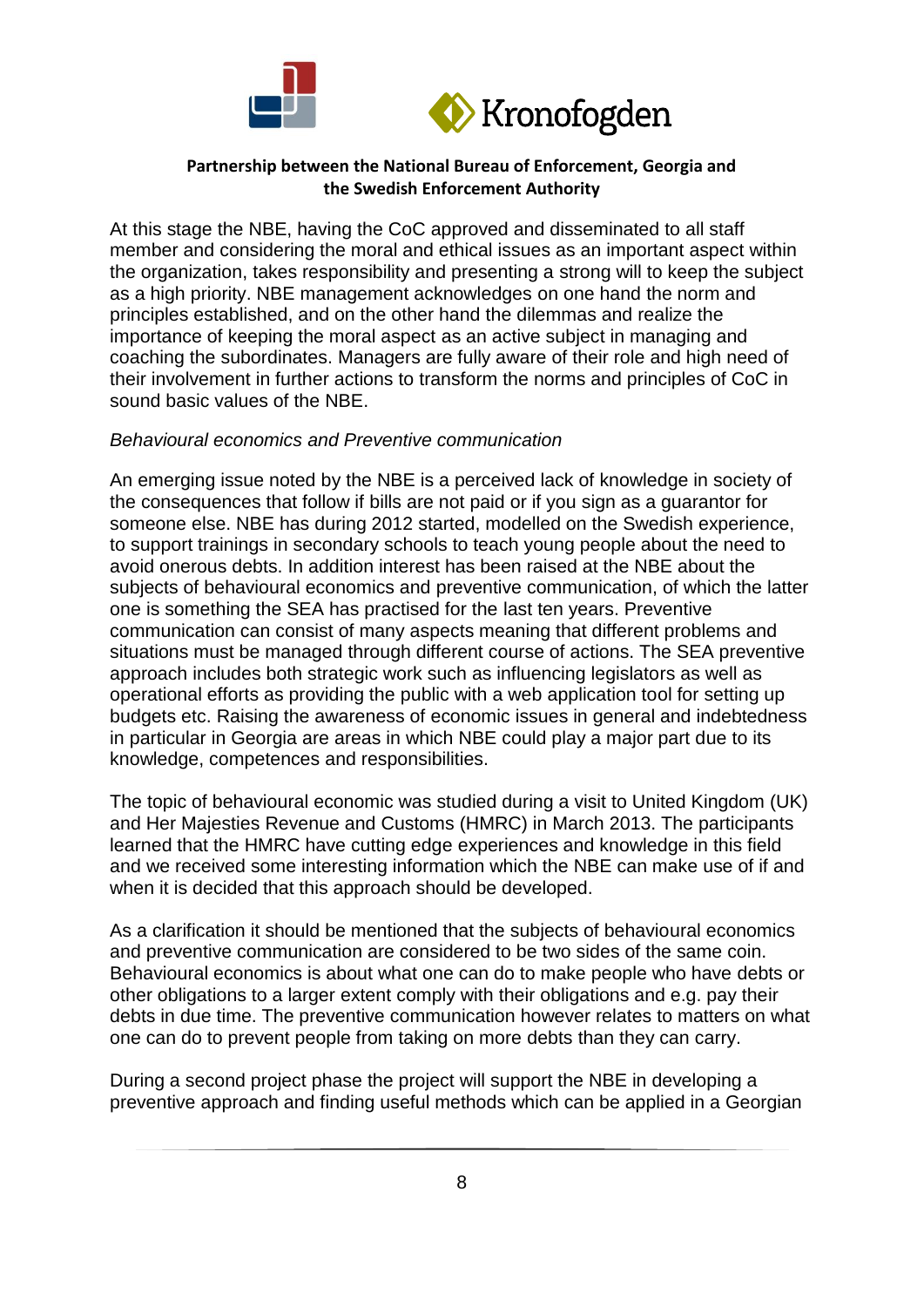



context. Strategies on how and what the NBE should do to become an organisation which works with preventive measures should be elaborated, as well as how the NBE should communicate its new task. But before such work can be initiated the NBE needs more in depth information about the subject of preventive communication and how this matter is managed by the SEA.

A workshop on the subject of preventive communication was held in late May 2013 which aimed at giving the NBE a fundamental knowledge of the SEA approach in relation to preventive communication including a historic resume, the Swedish government objectives and the different preventive activities which the SEA have developed over the years. A NBE working group was also established which will help the organisation to set up strategies and discuss how the preventive approach can be applied in a Georgian context. Furthermore the working group needs to establish contacts with the MoJ in order to receive approval and mandate to further strengthen this area of businesses within the NBE and Georgian society.

#### *Monitoring and follow up procedures*

NBE lacks systematic monitoring and follow up procedures and it is not clear, what, why and how the businesses processes as well as the overall strategies and long term objectives of the organisation should be monitored. This means that there is a knowledge gap in the organisation regarding the authorities´ perception of how the business processes are running or the fulfilment/achievement of objectives and the actual situation.

A separate bridging outcome for a second phase of the project is an improved planning and monitoring system. The culture of planning within the NBE is an area for improvement. As an example it should be noted that there is no proper project cycle management that monitor standards and results and feedback from customers in a systematised way. Special focus should also be directed towards matters regarding quality aspects of the NBE business processes during a second project phase. Quality standards for the processes and the products they deliver to the customers must be elaborated and a system and cycle for monitoring of the quality may be introduced during a second period. Hence, this is an area which is crucial to develop in order for the NBE to become a more effective and efficient authority working in accordance with strategic objectives. Without a solid monitoring system which provides the managers of NBE with quantitative and qualitative information on how the business processes are performing and if the objectives of the organisations are reached or not, the authority cannot be properly governed and resources not adequately allocated.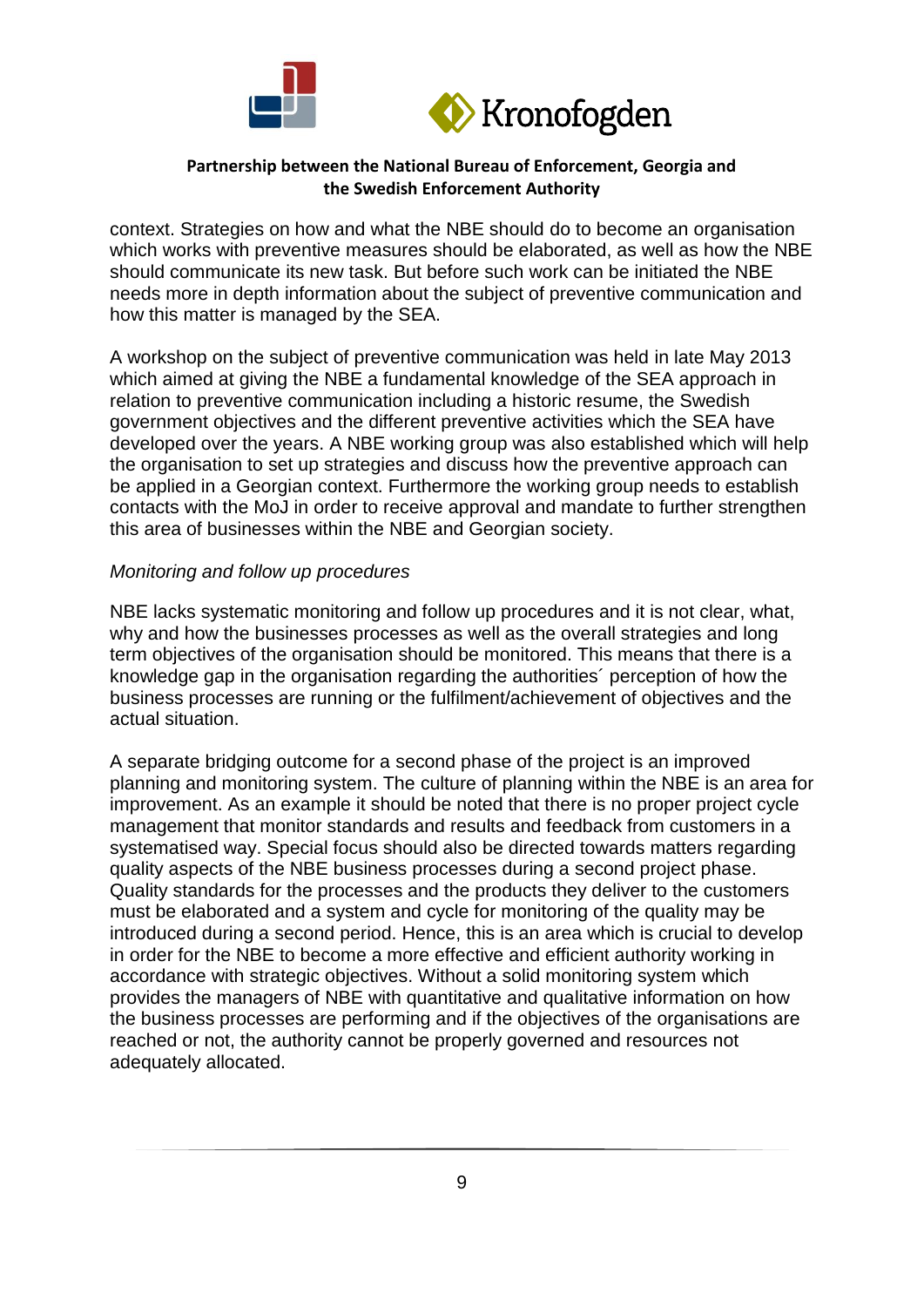



In 2012 a workshop on monitoring and follow up issues was carried out within the activity of strategic planning. During this workshop the STE: s presented the monitoring model and follow up cycle used by the SEA for the enforcement process. To support the NBE in developing and improving its monitoring systems it is however essential for the project to understand how the monitoring procedure for the business operations within NBE works, what NBE follow up, how often and by whom and also how the results from the monitoring activities are utilized. The first step in the process of establishing an improved and more structured monitoring system was to identify how the monitoring and follow up procedure is carried out today. Two SEA experts performed a fact finding activity in mid-June 2013 and tried to find out and understand what the NBE is monitoring in the business processes (above all the enforcement process), how the monitoring process is carried out, by whom, how often and why. The fact finding was achieved through interviews with NBE managers and other key persons at NBE who is familiar with the organisations´ monitoring of businesses. The findings and conclusions made by the experts will constitute a platform for coming project activities in this area.

#### *Study visits*

Three study visits connected to objective number one has been performed during the project period. The first visit went to SEA in Stockholm, the second one to the Portuguese Tax Administration in Lisbon, Portugal and the third one to HMRC and Marston Group in London respectively Birmingham in the United Kingdom.

During the first visit at SEA the NBE representatives got an introduction to the areas of summary proceedings, debt relief, preventive communication, case management, development of IT-systems and much more. One direct effect of the visit was that NBE just a few months after the visit started elaborating a legal framework for a Georgian law on summary proceedings.

At the HMRC the group got an introduction of the subject of Behavioural Economics which is an emerging area within the field of economic science. The HMRC uses Behavioural Economics to persuade and influence the tax payers to comply with the tax debts but also make them more inclined to act in a way which benefits the tax system and procedures. Just by changing how and what how the HMRC communicate with the tax payers in letters or through phone calls have shown to have a major impact on the tax payers will to pay tax debts which is overdue. During the visit at Marston Group information about the company organisation, its objectives, values, tasks and results were presented. Although the UK enforcement system seems to be rather complicated the group got a pretty good overview of how the process regarding enforcement of monetary claims works. The group was quite impressed with the technical systems and tools that the enforcement agents and the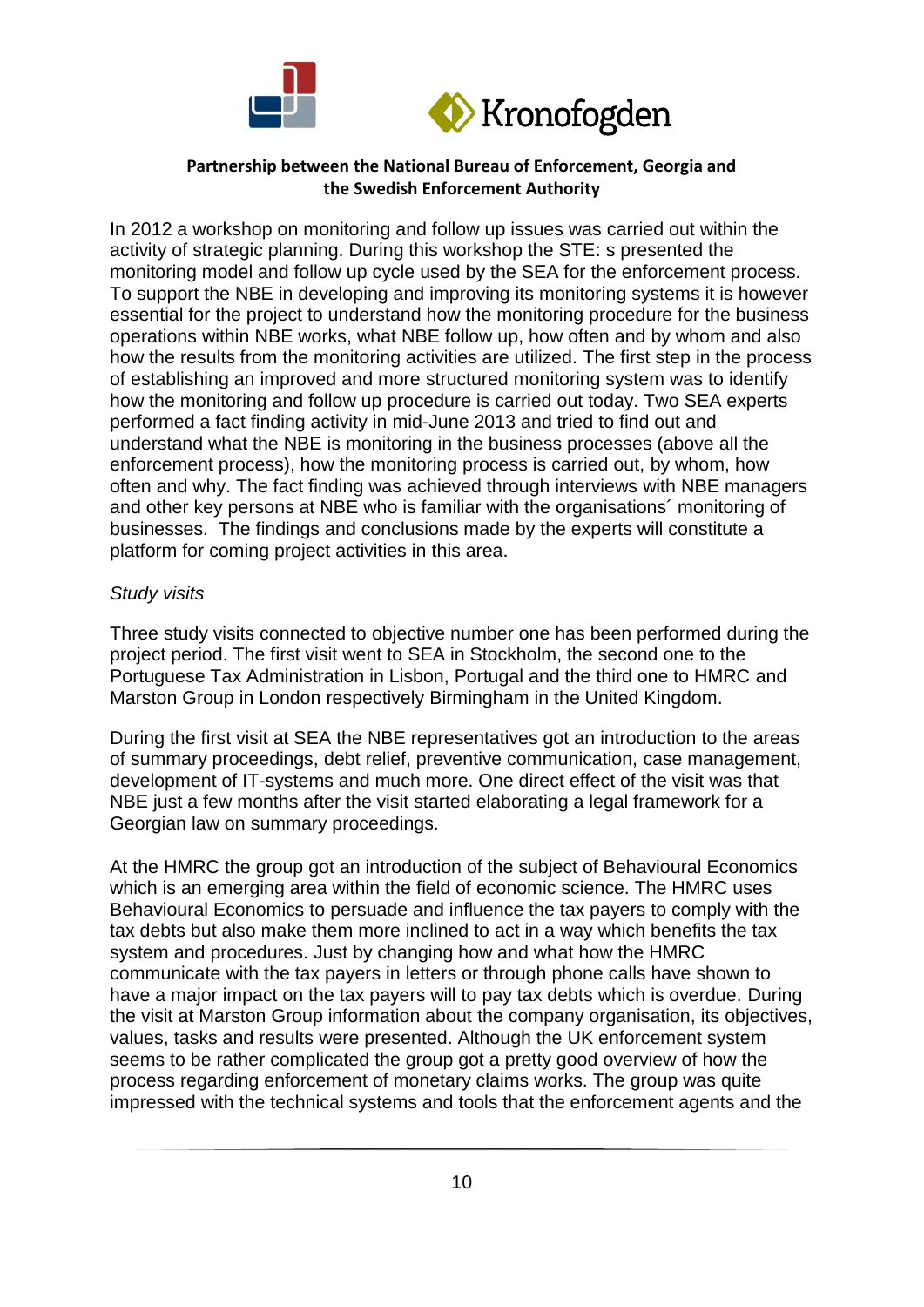



company make use of and the explicit focus the enforcement agents have to trace and meet with all debtors.

The focus for the visit at the Portuguese Tax Administration was the managing of tax debts in relation to working methods and e-government/services. The visiting group got in depth presentations of the Portuguese tax administration and its legal framework as well as different systems used for recovery of tax debts; enforced sales of property through e-auctions; automatic and electronic attachment of property; publishing information on the internet regarding debtors ("blacklisting"); integrated management of strategic taxpayers. The presentations and following discussions gave cause to many thoughts and ideas on how the NBE can develop and improve its electronic services and communications.

2. Objective number two

The second project objective is clearly defined and quite demarcated to its content and that's why only one, though comprehensive, activity has been performed in connection to it.

#### *Management*

The project has dedicated four workshops and two study visits to different management issues. In brief the activity can be summarised as follows:

*Workshop 1:* The purpose of the workshop was to identify the need of transition of management principles and approaches at the NBE. Different management trends were presented and the participants got to describe what they actually do during a working day. A discussion followed on how the actual tasks the managers perform relates to the tasks they actually need or want to carry out. Finally the participants got to express individual and group development needs in order for them to grow as managers.

*Workshop 2:* The tasks of the managers were listed in categories of importance and urgency for the purpose of deciding which tasks must be taken care of immediately respectively postponed, delegated or dropped. Time management tools were introduced as well as the methods of coaching and delegating. The participants were presented to a home assignment and given instructions to apply one or several time management tools as well as delegate a task or responsibility to a subordinate.

*Workshop 3:* Lessons and experience learned from the home assignment were shared among the managers. Many managers expressed satisfaction with the results received by using the methods and a desire to apply those more frequently henceforth. The coaching approach was further developed and discussed also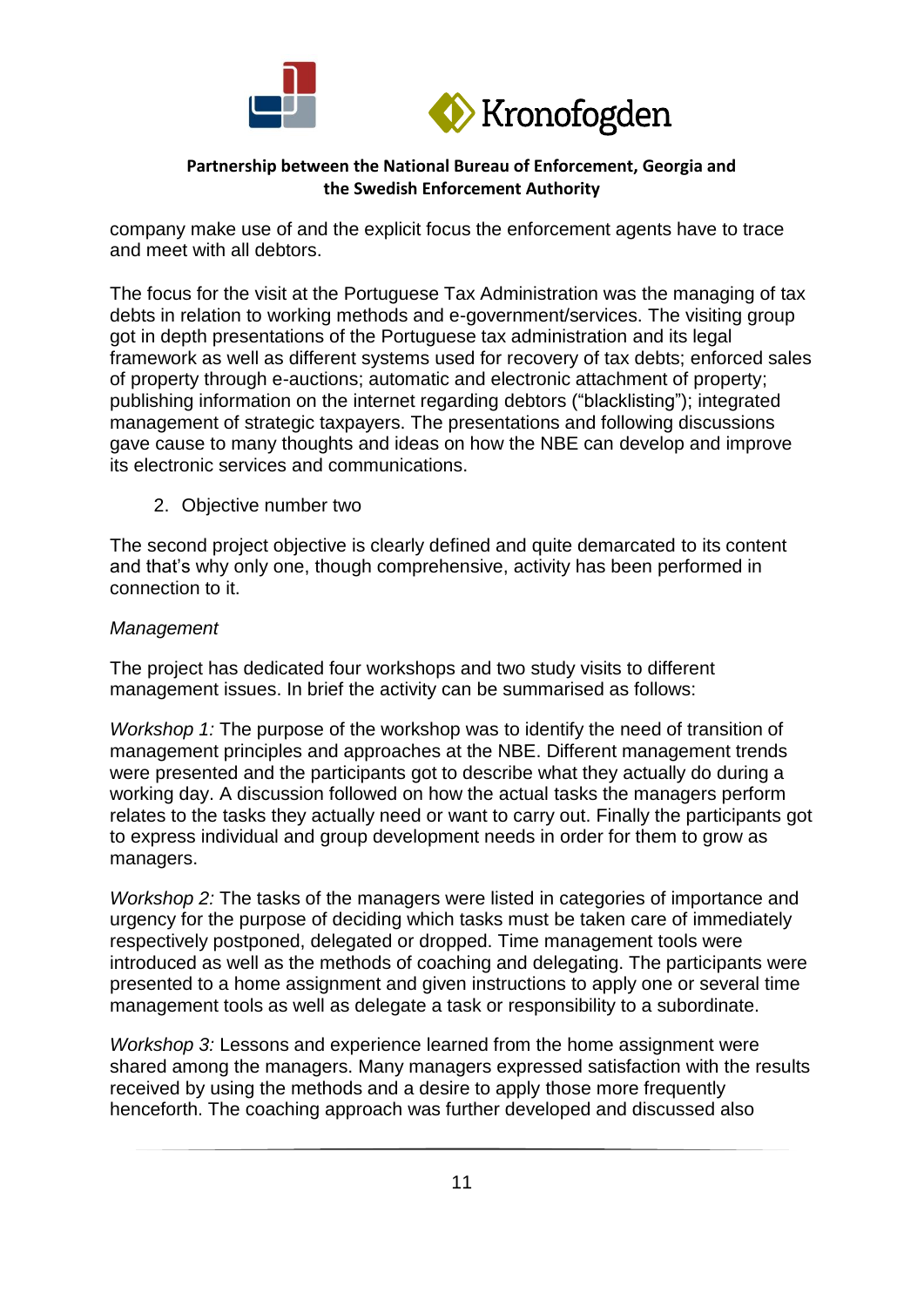



looking into the method of self-coaching and horizontal coaching. The benefits of team work and the process of team development was introduced and finally the participants was presented to a new home assignment, this time the mission was to coach a colleague and vice versa.

*Workshop 4:* The fourth workshop was dedicated to the management methods of coaching and feedback, the approach of Change management and finally a summary of all four workshops. During the workshop the participants presented their experiences and lessons learned about the coaching assignment they were presented to after workshop 3. A dialogue regarding how to use self-coaching methods and coaching colleagues and consequently also to understand the effects such methods could bring among managers and staff at NBE was carried out. This was followed by a short presentation of how to use feedback as a tool to enhance employees' performance. The approach of Change Management (in other words Management of Changes) was presented. Change Management is an approach to shifting/transitioning individuals, teams and organisations from a current state to a future state. Since there are a lot of changes going on at NBE it is important to know how change affects the organisation as well as the persons in the organisation, both managers and employees. The STE showed the different steps an organisation and staffs goes through when faced with change and also gave examples on how to help and coach staff through the process of changes.

Based on the theoretical knowledge and practical experiences shared by the STE:s regarding management tools and techniques NBE management team has acquired complex information on improved management methods. The series of the management sessions allows NBE managers to use the effective management toolkit in their everyday work practice. Improved skills concerning time management, delegation of responsibilities, coaching, feedback, team building and change management will become the sound platform for professional growth of NBE managers. The participants of the sessions have agreed to work out methods for dissemination of acquired knowledge and experience among the other managers of NBE, who were not present. It was also agreed to distribute the topics and prepare to transfer the information to the others.

### *Study visits*

In 2012 respectively 2013 study visits to the SEA head office in Stockholm have been accomplished with management matters as focal points. In 2012 presentations regarding different leadership roles and how to apply them in the daily work were held. Other topics which were touched upon were related to effective management and the basic theory behind this subject as well as the development process of groups and teams and how to increase the employees' ability to take initiative and responsibility for results. In the beginning of June 2013 the last project study visit was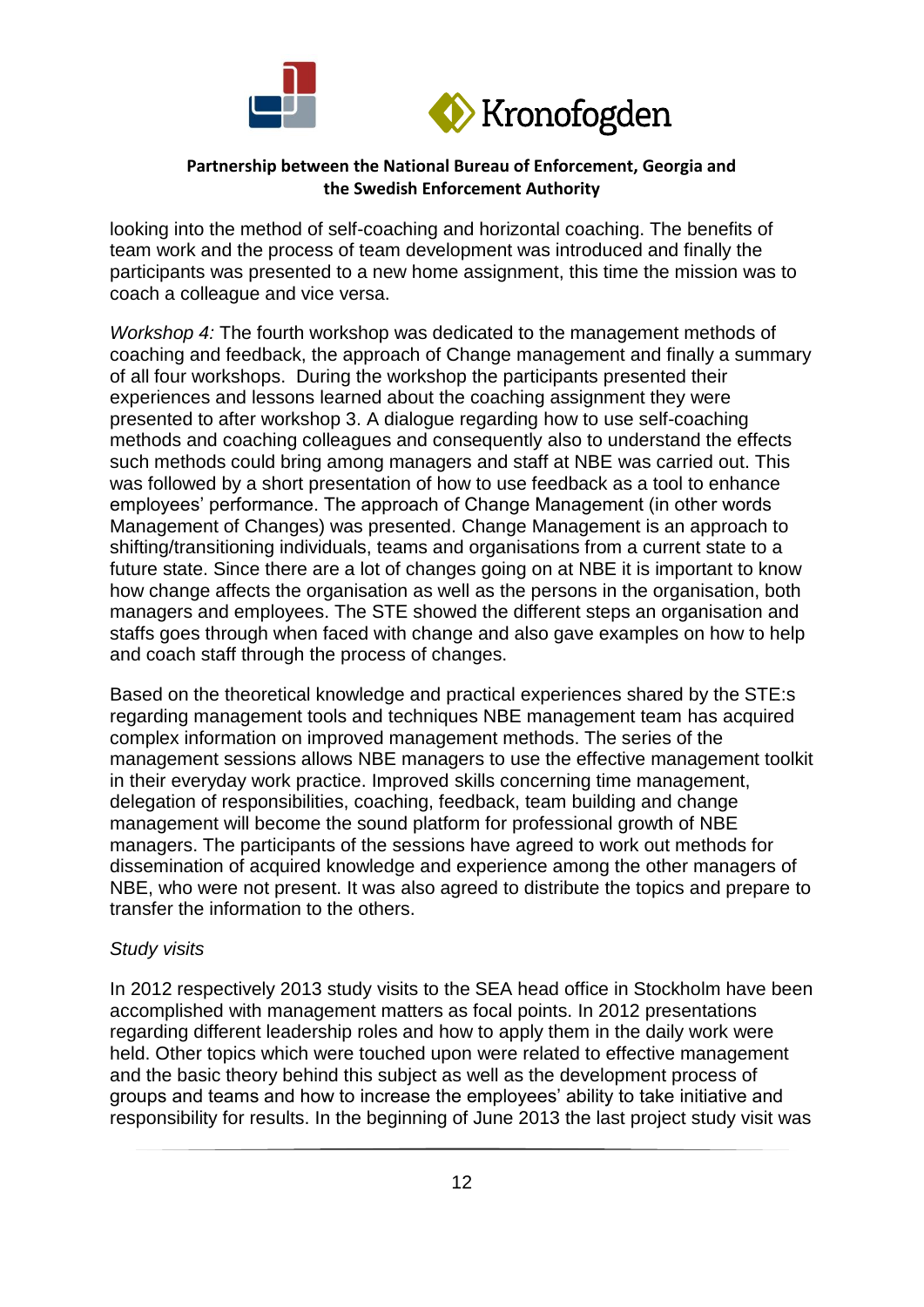



realised. The three following days were devoted to different matters regarding management. The strategic management approach of NBE such as it is today and the desired state in the future was discussed. The method of coaching and how coaching management can be used in an organization were subjects which also were in focus. The managers of NBE got a deeper understanding of the basic elements of coaching and how a successful coaching relation is established. Matters regarding remuneration of staff were also discussed and useful insights of the human driving forces were obtained.

3. Objective number three

Project objective number three coincides to a big extent with one of the Twinning objectives. A natural division of responsibilities and tasks between the SIDA- and the Twinning-project was crystallized during early 2012 leaving matters which could be regarded as of more strategical nature to the SIDA-project and matters of more practical nature such as trainings and development of professional skills to the Twinning-project. The activities performed in connection to objective number three can due to these reasons be considered to have a bit more of a strategic perspective rather than focusing on the actual development of staff.

### *Code of Conduct*

The work with forming and establishing a code of conduct was been finalised during the beginning of 2012. This strategic document has been published on the NBE website and as a printed paper and promoted to the public. The NBE has also promoted the code of conduct internally in the organisation. This document is an essential tool for the staff members of the NBE when performing their duties. The code promotes professionalism and international standards such as respect of human rights, impartiality, efficiency and high ethics. Initially the project aimed at having the Code of Conduct to be approved by the Ministry of Justice in order for it to be a binding policy document also for the private enforcement agents. This criterion has not been achieved but NBE has shared the document with the Association of Private bailiffs to use it as guiding principles for its members.

### *Safety and security*

When planning the project activities for 2012 it was noticed that the NBE lacked a strategy regarding physical safety issues, such as individual safety for personnel (e.g. enforcement agents), safety in the premises of the NBE and tools for reporting safety incidents etc. Due to these realities an activity facing these issues was established. The activity has primarily focused on strategical issues of the concerned safety issues promoting NBE to create and develop a strategic direction in these matters.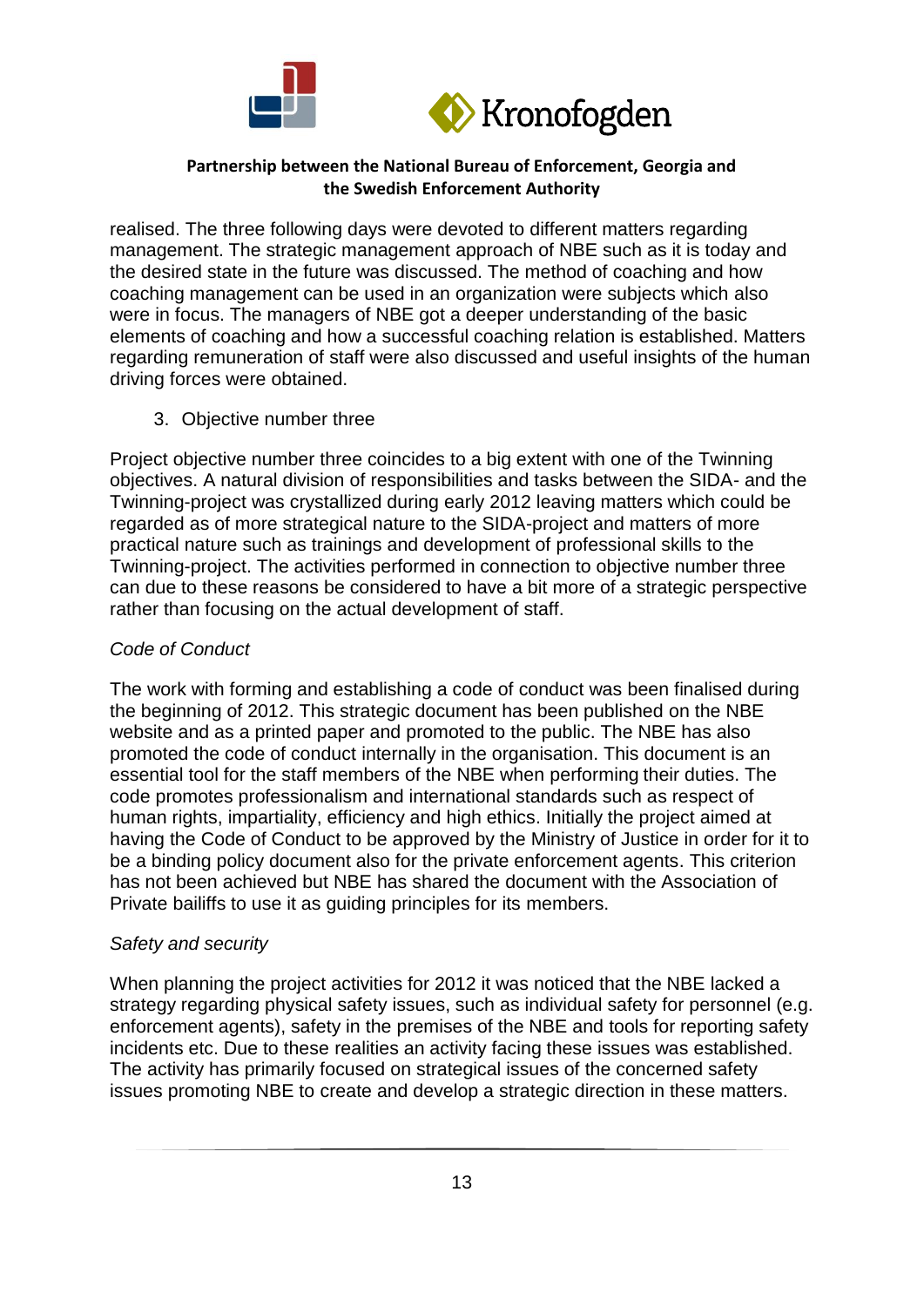



In late March 2012 a first workshop concerning this subject was performed. Two STE gave NBE managers and enforcement agents presentations and insights of the SEA approaches to safety and security issues. Matters which were presented and discussed related to organisation, trainings, physical safety of the staff, risk management and incident reporting. The first workshop aimed at giving the NBE participants important input in how to develop, strengthen the safety and security attitudes within the NBE but also to begin creating its own strategic plan in this area. A second workshop was then carried out in June the same year. On the basis of what was presented during the first workshop the STE and the NBE participants started the work to actually create a strategic plan for safety and security and a draft of such a plan was developed. A long term goal and several short term goals were outlined together with numerous concrete actions and activities which supported the short term goals.

As a result of the work to develop the mentioned strategic plan it was noticed that the NBE was in demand of support from the project to elaborate trainings in conversational techniques and behaviourism. A workshop devoted to this matter was carried out in the beginning of November 2012.

The fourth and last workshop relating to safety and security questions was performed in May 2013. On the basis of the previous three workshops the NBE has developed a draft strategic document on safety and security issues. The purpose of this document is stated to be the establishment of general principles regarding the safety of the employees and security of the premises of the National Bureau of Enforcement, as well as development of the crisis management concept and activities to be carried out. The document is also aiming at determining the scope and main principles of the employee and customer safety. Since it was a draft document it needed further elaboration and the workshop constituted a forum for discussions and analysis of it in order to support the finalisation of the document.

4. EU-Twinning Project

The EU-Twinning project was active for 18 months and was concluded in April 2013. The activities in the Twinning project related to strengthening and amending the legal frameworks connected to the operations of the NBE as well as matters regarding training of trainers (ToT) and public relations. Due to some unfortunate circumstances the Twinning project was without a RTA for several months during 2012 but with the appointment of the new RTA in June 2012 the Twinning project gained more stability and force to further develop and complete the remaining activities of the project.

As been mentioned previously a natural division of responsibilities and tasks between the SIDA- and the Twinning-project was crystallized during 2012 leaving matters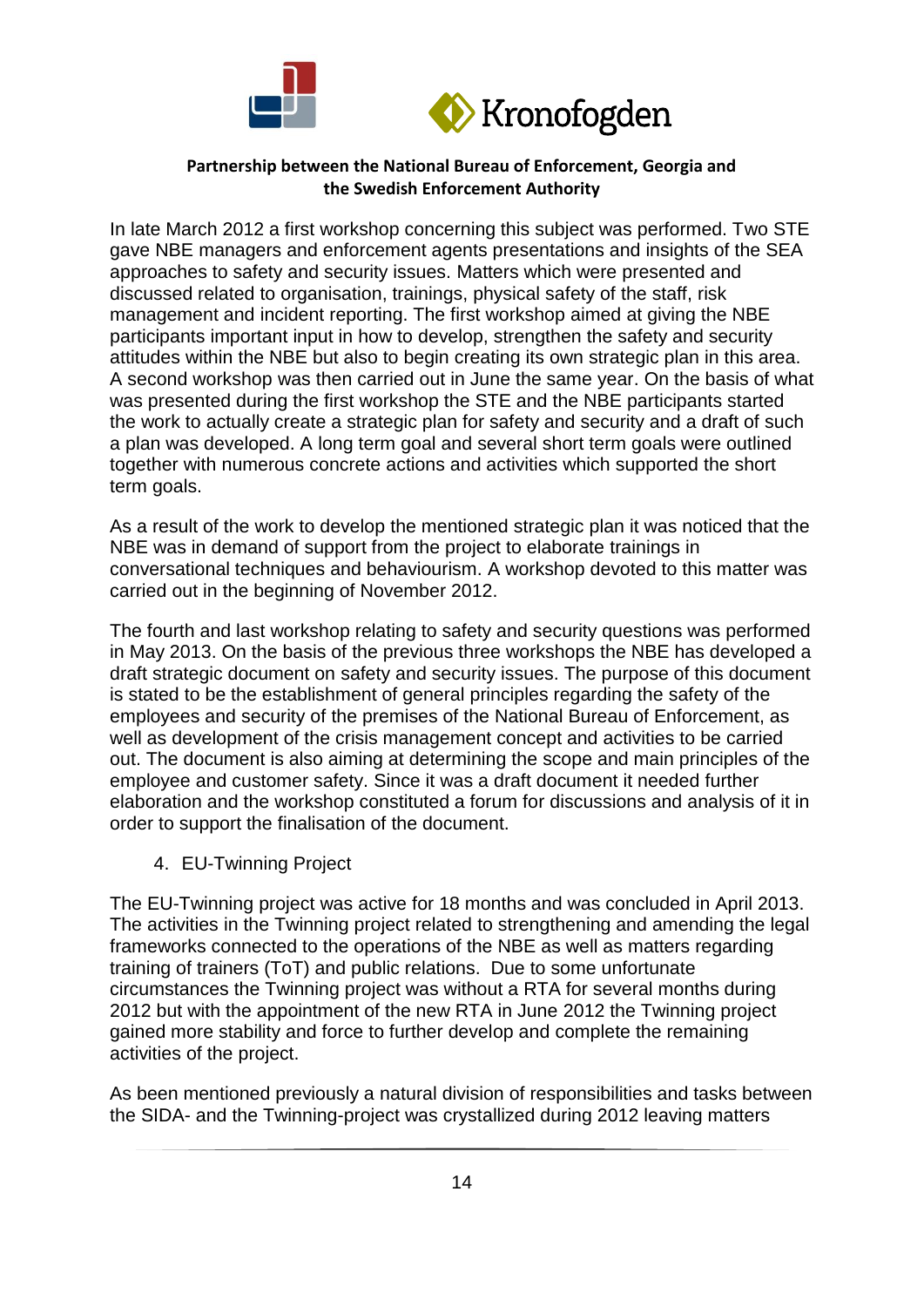



which could be regarded as of more strategical nature to the SIDA-project and matters of more operational nature to the Twinning-project.

The activity relating to strengthening and amending the legal frameworks has, among other things focused on amending the draft law of summary proceedings. Operations on Summary Proceedings started in Georgia during May 2012. The Twinning project was also active in assisting the NBE in developing procedures concerning statement of facts. This procedure was opened for business in June 2012. Furthermore the last few months the project was involved in supporting the NBE in drafting a framework for a possible future enforcement code. The aim was to add regulations on enforcement from different laws and decrees etc and assemble them all within one legal framework. A collected enforcement code would benefit all stakeholders and make the laws on enforcement more lucid. A possible future cooperation between some of the Twinning experts and the NBE in order to complete the drafting of the enforcement code have been discussed but the final decisions in this matter is still to be made.

It should also be mentioned that the Twinning-project supported the NBE in drafting the first Georgian textbook ever concerning enforcement laws and procedures. The textbook will constitute a significant contribution to Georgian law students specialising in the subject of enforcement.

As for the component regarding ToT the project together with the NBE has targeted five subjects which were essential to develop training for. These subjects related to eauctions (property sales), bankruptcy procedure, summary proceedings, statement of facts and administration of the IT-systems. By the end of the project ToT had been performed in all the mentioned areas. In addition trainings on how to elaborate trainings had been realized.

The third component in the Twinning project referred to Public Relations. An activity which looked in to matters on branding (or rebranding) of the NBE was effectuated. A private PR consultant company was also engaged in order to develop and elaborate the NBE brand.

Since the SEA has played a significant part in both the SIDA-project as the Twinningproject some synergy effects between the two projects have emerged. As an example it should be mentioned that resources and budget funds was relocated within the SIDA-project when it was agreed that the Twinning-project should take the primarily responsibility for the subjects related to training of staff. Consequently the SIDA-project could give stronger attention to the first and second project objectives and reduce its focus on objective 3. This step is an important reason for reaching good results, project outputs and outcomes related to the first and second objectives. The coordination of activities and tasks between the projects have also benefitted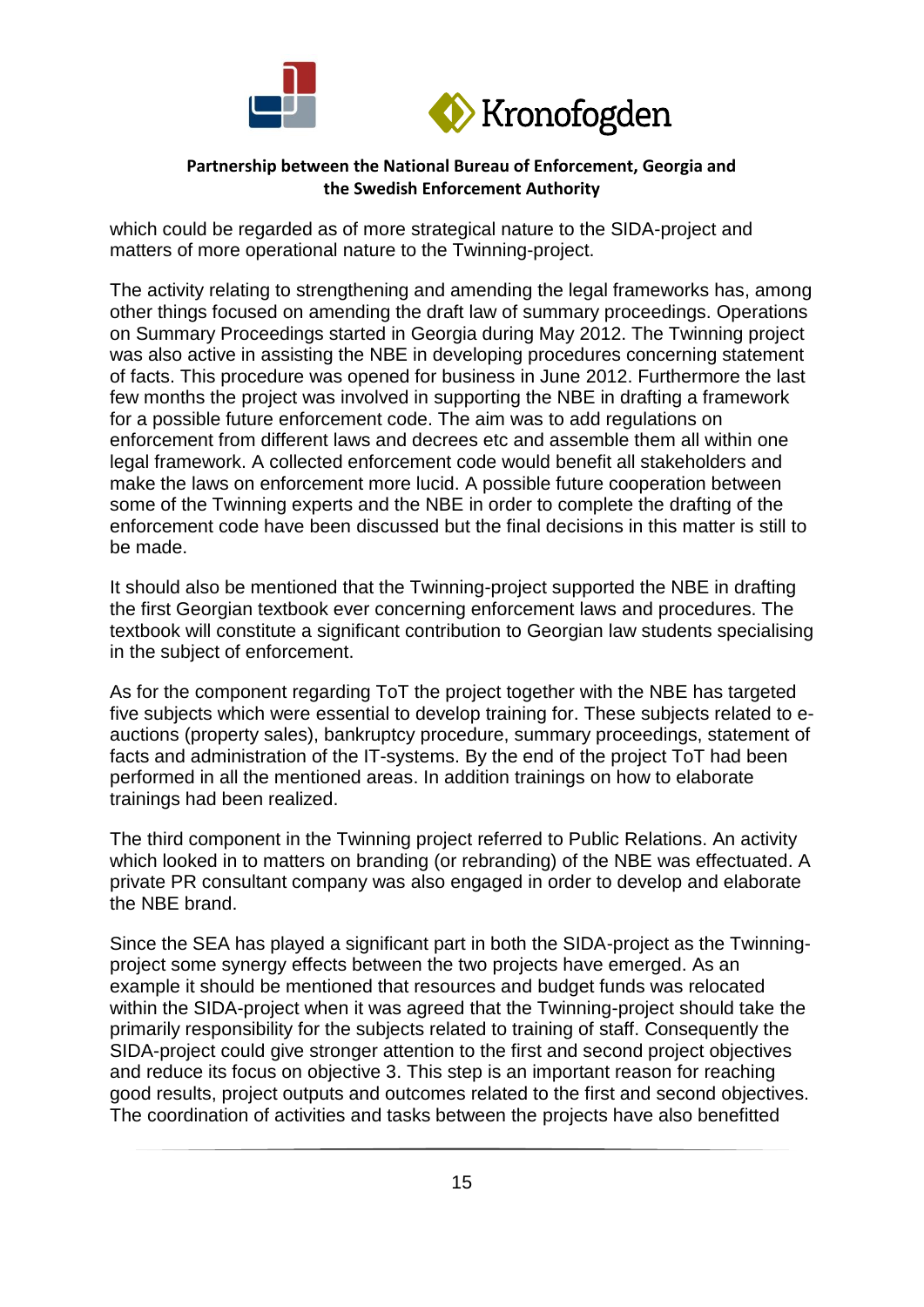



from the fact that the projects have been in close cooperation with each other and integrated through their structure and constitution.

5. Other stakeholders

During 2011 quite a few meetings with external stakeholders relevant for the project was held. Meetings were completed with representatives for the Association for private enforcement officers, the Training Centre at the Ministry of Justice and the GIZ (former GTZ). Contact persons for each of these stakeholders were appointed and meetings were supposed to be held whenever it was called for.

Since these initial meetings there have however only been sporadic contacts between the project and external stakeholders. The Ministry of Justice (MoJ) has been informed about the progress of the project and at occasions also been invited to different meetings with NBE and SEA representatives. The training Centre at the MoJ have participated during one workshop concerning safety and security in order to provide support to the NBE in elaborating a training in conversational techniques and behaviourism.

Some interactions have been carried out with the Association of Private bailiffs, especially regarding the implementation of the Code of Conduct since the NBE agreed to share the document with the Association of Private enforcement officers to use it as guiding principles for its members.

Apart from the project but in reference to different stakeholders it should be mentioned that a qualitative and quantitative research of attitudes towards the NBE was performed in May of 2012. The research was among other things aimed at trying to find out the public attitudes towards the NBE in reference to its services, name, logo and slogan. The results of the search were in general quite positive. However, the survey shows that NBE is a relatively unknown authority in Georgia. 80 % of the respondents were in principal unaware of the NBE and had never received or been informed about its task and duties through commercial campaigns or suchlike. Hence, the area of public relations and raising awareness of the NBE as well as branding activities is an area in which the NBE could develop and improve. 57 % of the respondents could pinpoint the main purpose of the NBE – enforcement of court decisions –. On the other hand 16 % of the respondents confused the NBE with penitentiary institutions mainly due to the similarity in names of these institutions in Georgian. On a 4-level scale the respondents gave the NBE and the Ministry of Justice (MoJ) the grade of 2,9. The general positive attitude is to some extent due to the fact that the MoJ is a very active ministry which has launched and implemented many different reforms over the past few years. This positive attitude towards the MoJ also reflects on the public attitude towards the NBE.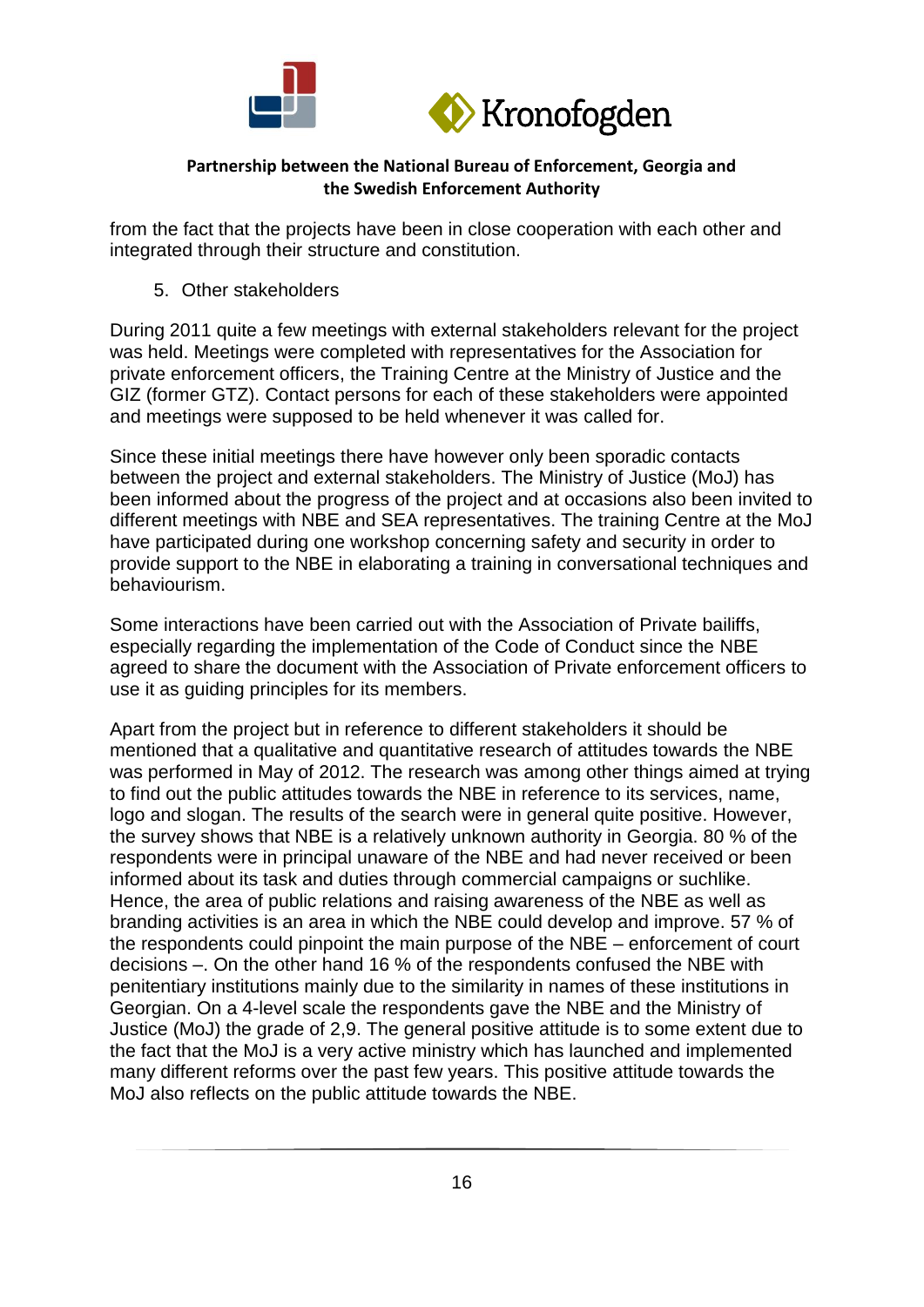



A Swedish trade delegation led by the undersecretary of state from the Ministry of Foreign Affairs Mr. Gunnar Oom and Head of Development Co-operation in Georgia Ms. Eva Gibson Smedberg visited the NBE in September 2012. The delegation which also consisted of representatives from several Swedish enterprises got a presentation of the NBE, its tasks and achieved results etc. The SIDA-project was also briefly introduced. The delegation was impressed by the NBE and its achievements over the past years and understood that the enforcement procedure in Georgia is in many aspects as fair, fast and transparent as the Swedish one. The delegation also emphasized the importance of solid structures for enforcement, based on Rule of Law, for market development.

6. Achieved outputs, outcomes and effects

Many activities have been carried out throughout the project period and quite a few outputs have been delivered such as the Enforcement Policy, the Code of Conduct, process maps of the enforcement and bankruptcy processes and an overall strategic plan for the years 2012-2015 as well as a draft strategic plan for safety and security issues. This section will in short describe the different outputs as well as the outcomes and effects these outputs have brought about for NBE. However, the possible outcomes and effects could sometimes be hard to spot and evaluate in a short term perspective and in certain aspects it is better to try to identify tendencies and adaptation of ideas and mindsets at the NBE rather than hard facts.

An external and internal customer survey was performed in the spring of 2013 with the objectives to study the image of the NBE as well as the customers attitudes towards the authority but also to establish the conceivable effects and impact the project and its activities have had on the organisation. The survey has been conducted among three major target groups; external stakeholders (primarily debtors and creditors); internal stakeholders (NBE employees) and the general public. The study consists of both quantitative and qualitative parts. The quantitative part comprise of responses from 210 debtors, 150 NBE employees and 1050 citizens of Georgia and a few other stakeholders such as private enforcement agents, representatives of the Ministry of Justice, major banks and the Revenue Service.

### *The Enforcement Policy*

The Enforcement Policy (EP) has been printed, published and promoted both externally towards the public and internally within the organisation. The document can also be found on the website of the NBE. The EP is considered to be a strategic steering document and as such an important instrument for the NBE in its efforts to manage, prioritise actions and uniform different aspects of the enforcement process but also an important practical tool for the enforcement agents to use in their daily enforcement tasks. It is still hard to measure the impact the policy has made on the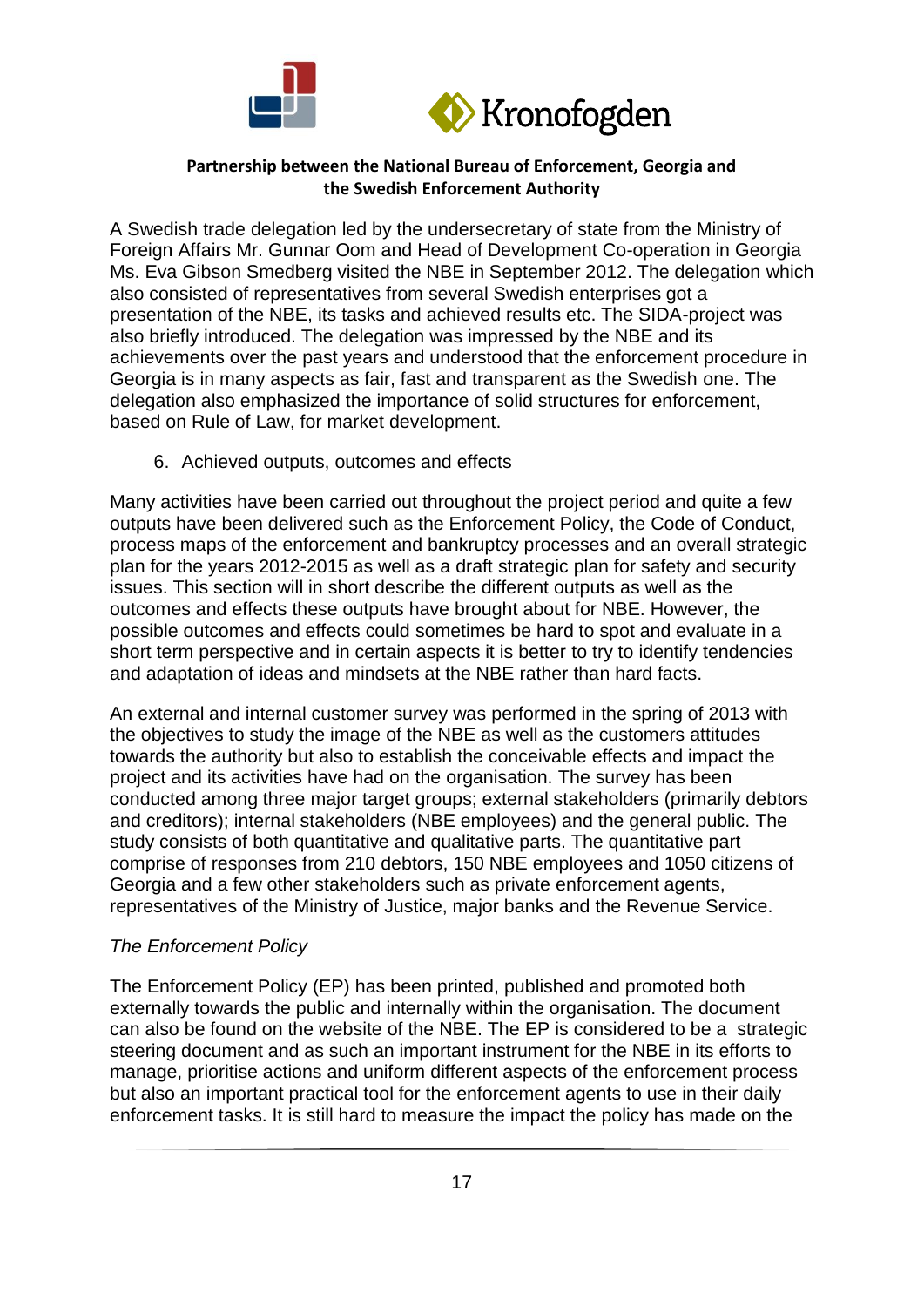



NBE, its staff and operations but the document displays an important foundation for the NBE in its efforts to evolve transparency, clarity and efficiency in the enforcement procedure.

In the survey referred to above the staff and managers of NBE got to answer to what extent they knew of the policy and applied it in their daily work. The respondents were asked to rate different statements using a scale from 1 to 5 where 5 meant completely agree and 1 completely disagree. The table below clearly shows that the EP is a well-known policy which is used and applied by many NBE employees in their daily work.

| Table 1                         |      |
|---------------------------------|------|
| Employees                       | Mean |
| I know of the EP                | 3,7  |
| The EP is a useful document     | 3,7  |
| I apply the EP in my daily work | 3,3  |

The EP is to some extent to be considered as a service declaration stating what the customers of NBE (primarily creditors and debtors) can expect from the NBE when getting involved in the enforcement proceedings. The EP focuses among other things on issues regarding information/communication, transparency, efficiency and fairness. The survey consists of a section in which the customers have reviewed the enforcement process and its different components which are emphasized in the EP. Some of the statements the customers got to review are shown in the table below using a scale which is the exact opposite of the one used for rating the EP. In the table below 5 means completely disagrees and 1 completely agrees.

| Table 2<br>Creditors and debtors                                                                              | Baseline survey<br>(Mean) | New survey<br>(Mean) |
|---------------------------------------------------------------------------------------------------------------|---------------------------|----------------------|
| Enforcement process is not prolonged                                                                          | 4,47                      | 1,7                  |
| Legislation regulating the enforcement process<br>equally protects the rights of the debtors and<br>creditors | 4,2                       | 2,1                  |
| I trust the information provided by the NBE                                                                   | 4,5                       | 2,2                  |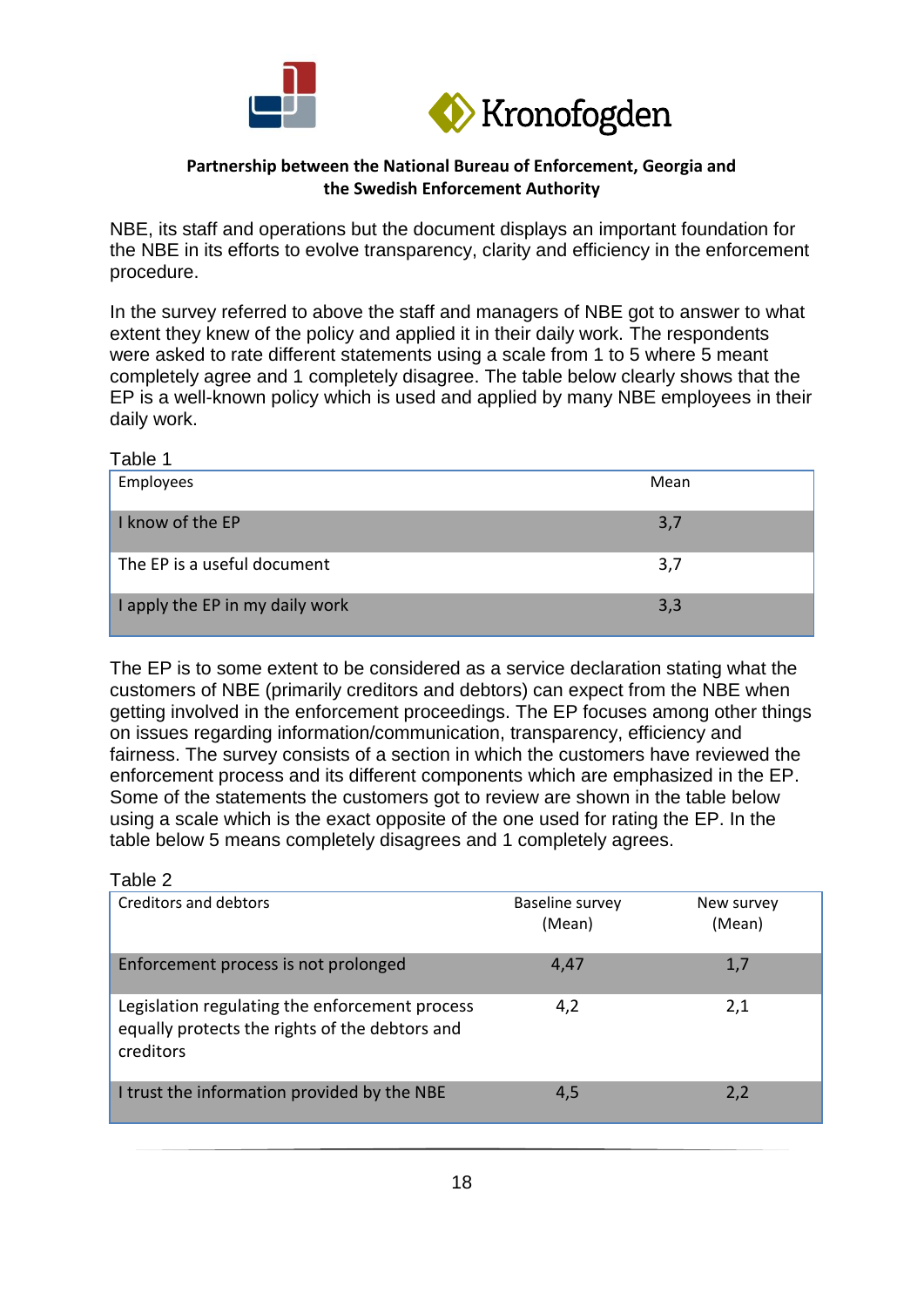

| NBE is unbiased in the enforcement process         | 4.6 | 2.0 |
|----------------------------------------------------|-----|-----|
| Employees of NBE act in conformity with the<br>law | 4.8 | 1.9 |

As can be noticed from the survey results the customers thinks that a major improvement has occurred during the last three years concerning various aspects of the enforcement procedure. If these improvements to some extent could be related to the elaboration and implementation of the EP is difficult to know, but the survey shows that the customers are quite satisfied with the enforcement procedure and implies that NBE is performing well in this area.

### *The Code of Conduct*

The work with forming and establishing a Code of Conduct (CoC) was finalised during the beginning of 2012. This strategic document has been published and promoted to the public. The document can be found at the website of the NBE. The NBE has also promoted the CoC internally within the authority. This document is an essential tool for the staff members of the NBE in order to perform their duties under Georgian law in a professional way and in accordance with international standards such as respect of human rights, impartiality, efficiency and high ethics etc.

An evaluation of the impact of the CoC should first and foremost be targeted towards the stakeholders of NBE in order to get their opinion of the outcome and results of the code of conduct.

If something is to be said from an internal point of view about the effect of the CoC it would be that it has raised the level of awareness of both managers and subordinates at the NBE on the ethical and behavioural standards set for the whole organization.

As for the internal knowledge, awareness and use of the CoC it should be mentioned that the document seem to have had a big impact on the NBE and its staff as can be seen in the table below. The scale used is the same as for the rating of the EP, that is to say that 5 means completely agrees and 1 completely disagrees.

| Table 3           |      |
|-------------------|------|
| Employees         | Mean |
| I know of the CoC |      |
|                   |      |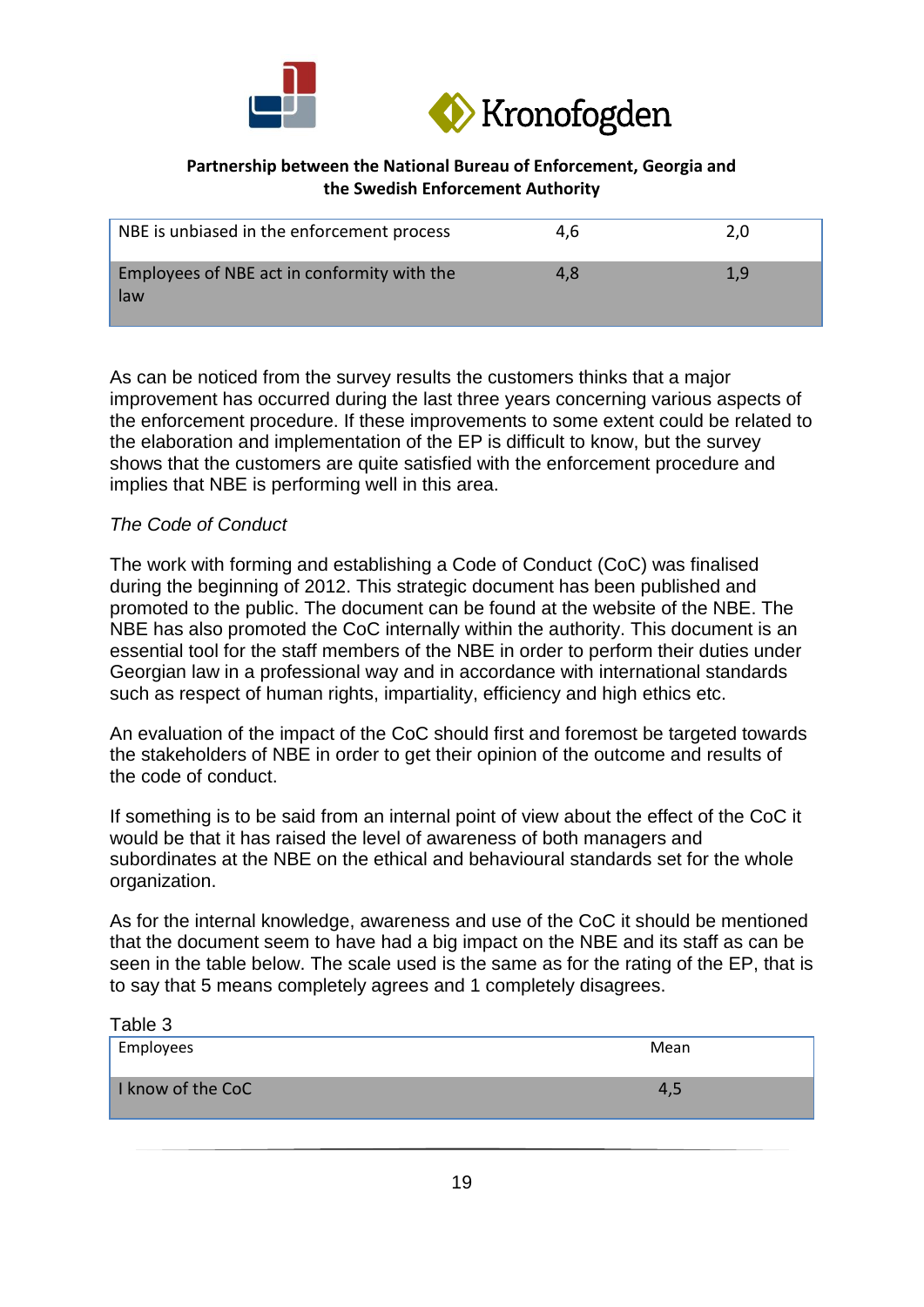



| The CoC is a useful document     | 4.5 |
|----------------------------------|-----|
| I apply the CoC in my daily work | 4.4 |

Of course it is ultimately the NBE customers who can say whether the staff of the NBE is acting in accordance with the standards set in the CoC such as professionalism, respect of human rights, impartiality, efficiency and high ethics. The creditors and debtors have been asked to evaluate the performance, professionalism, competences and attitudes of the NBE staff and the results are remarkable. The scale used ranges from 1 to 5 where 1 indicates completely agree and 5 completely disagree.

Table 4

| Creditors and debtors                                             | Baseline survey<br>(Mean) | New survey<br>(Mean) |
|-------------------------------------------------------------------|---------------------------|----------------------|
| I am treated well in the NBE                                      | 4,8                       | 1,7                  |
| The enforcement officer treats me with<br>respect                 | 4,65                      | 2,1                  |
| <b>Employees of NBE possess required</b><br>competence            | 4,65                      | 1,85                 |
| Language of personnel is understandable                           | 4,85                      | 1,8                  |
| Personnel's writing is understandable                             | 4,8                       | 1,7                  |
| Employees of NBE who I have contact with<br>answers all questions | 4,7                       | 1,75                 |
| Officer knows my case very well                                   | 4,65                      | 1,8                  |

The attitudes of NBE employees towards the customers which are reflected in the survey results on a general level seem to be characterised by respect for the individual, professionalism and clarity which are all crucial factors for a public administration. The CoC supports the NBE in mentioned areas and must be regarded as a significant tool to ensure that the standards are kept high.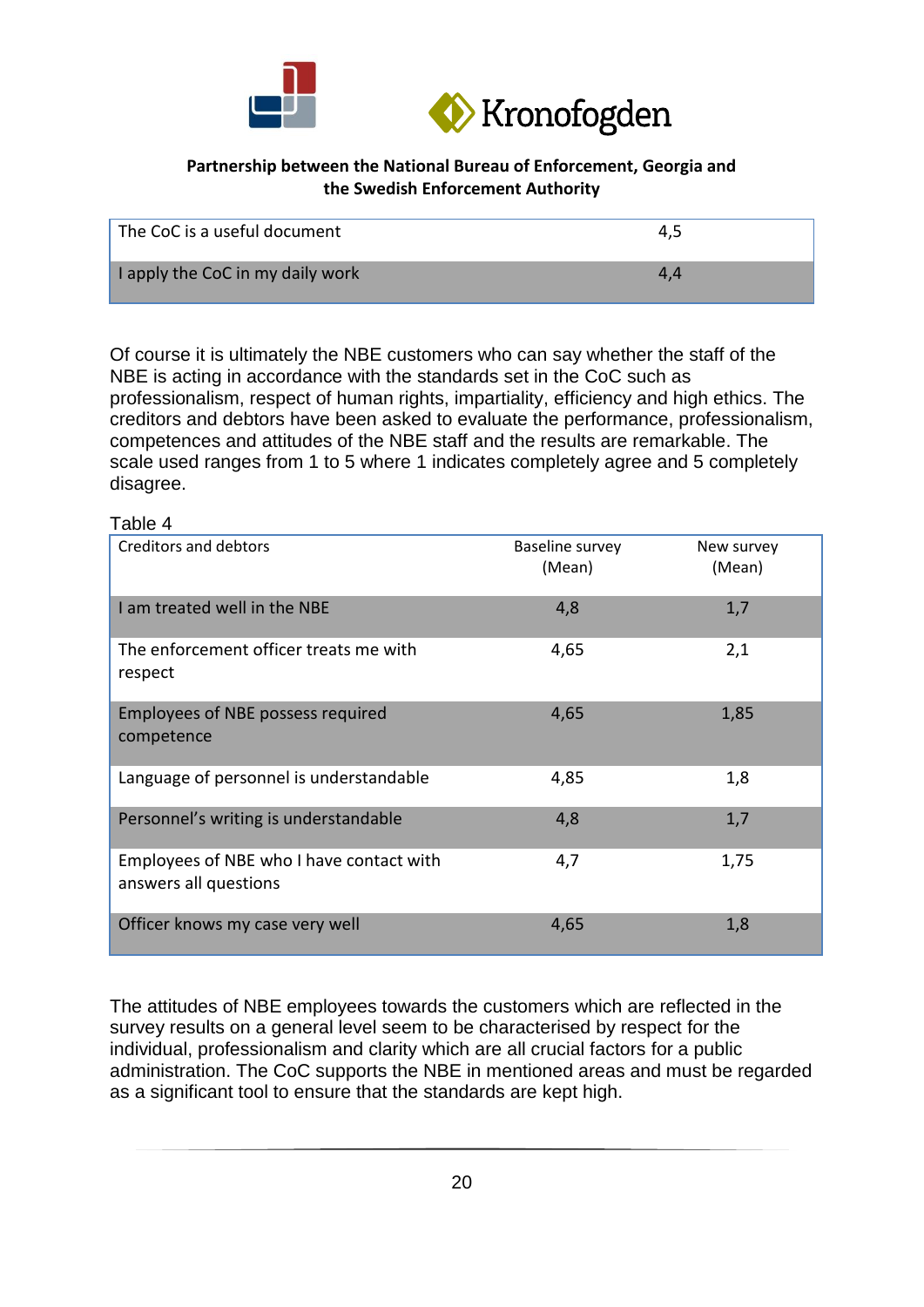



### *Mapping of processes*

One of the major effects of the activity concerning mapping of processes is that the NBE has become acclimatized with the method of process mapping and is now able to use this methodology to carry on with further mapping exercises on its own. The NBE has well prepared staff that can independently develop mapping documents for various business processes based on the skills acquired during the sessions supervised by SEA experts. This has also become reality since the NBE used the method of mapping when designing and elaborating the processes of summary proceedings and statement of facts.

The dynamic sessions of the working group recruited by representatives of different structural units of NBE has also given way to identification of common practices to be followed in enforcement proceedings and to be shared by the territorial bureaus. The sessions once again proved that more works are to be done to establish common practice in each territorial bureau of NBE. Hence, through the activity and the shared knowledge and experience from the STE the NBE has come in possession of a uniform description of its business processes which can be used in various contexts such as strategic business/operational planning, training of staff and as a basis for further improvement and development of the process.

Just as the EP and the CoC was rated in the survey, the map of Enforcement Process was also reviewed by the employees. The results show that this document is not as well know and used as the other ones but still the results is promising and must be considered acceptable.

Table 5

| Employees                                                                                                                              | Mean |
|----------------------------------------------------------------------------------------------------------------------------------------|------|
| I know of the document "Map of Enforcement Process"                                                                                    | 3,5  |
| In my opinion the document "Map of Enforcement Process"<br>has improved efficiency and/or uniformity of the<br>enforcement proceedings | 3,5  |

*Strategic plans (overall strategic plan and regarding safety and security)*

Two strategic plans have been elaborated during 2012 and 2013 of which one is completed and in force and one still in progress.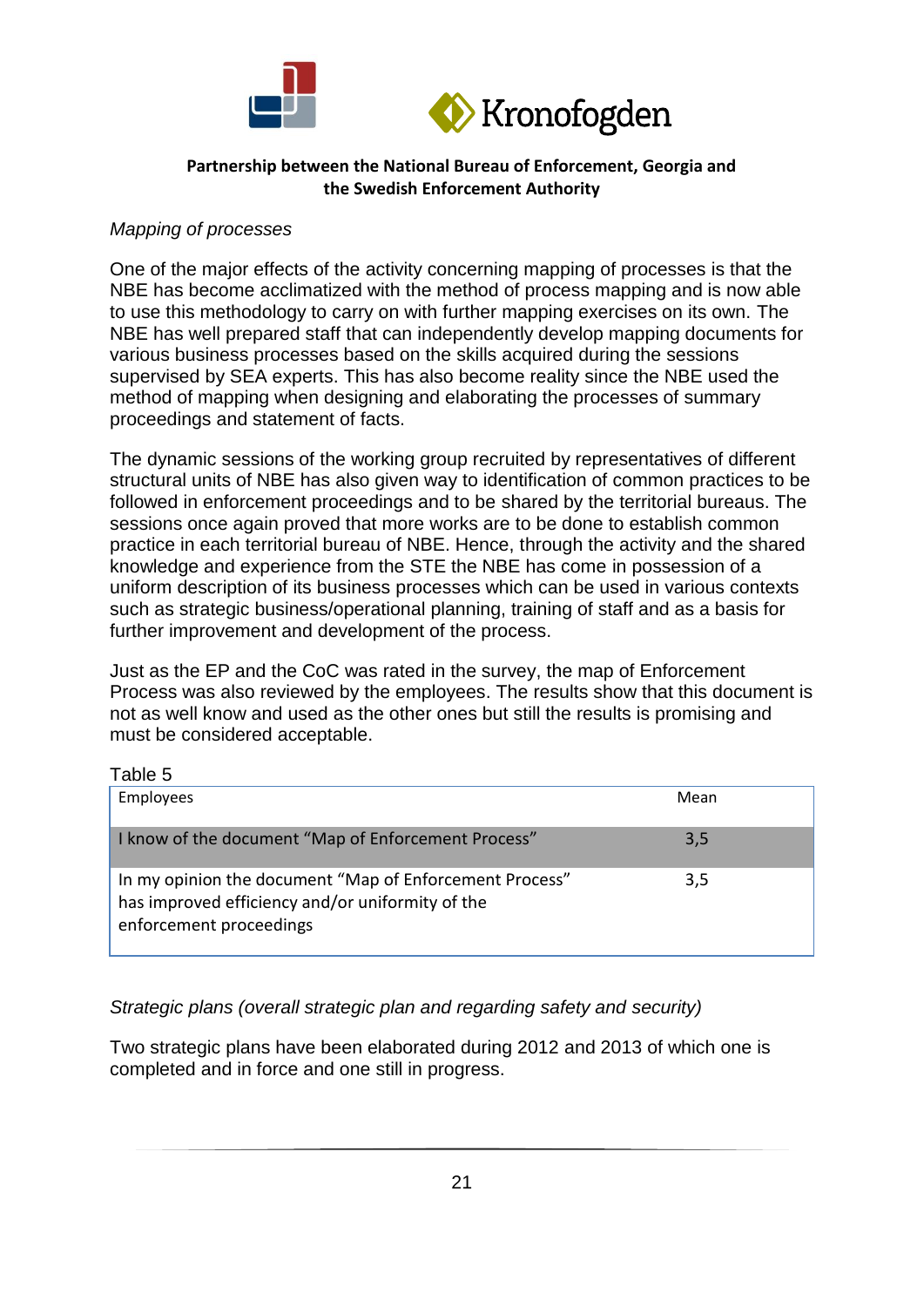



The overall NBE strategic plan for the years of 2012 – 2015 which was developed in cooperation between NBE, the project and consultants from Synergy Group Ltd is in effect. The plan is still considered to be new and it may take a bit longer than expected before the plan, its objectives and activities are well known within the organisation and has become an integrated part in the development of the authority. One problem which has been detected is that the vision elaborated by the NBE may not be in full harmony with the overall mission and expectations from the Ministry of Justice. The management of NBE must therefore involve itself in deeper discussions with its principal ministry in order to resolve these issues. Still, the strategic plan must be considered as an important factor in the further development of the NBE and its businesses. Additional work must be made to implement the strategy but also designing a structure on how to constantly evolve, revise and monitor strategies and objectives. One recognised effect of the project activity on strategic planning is that NBE has acknowledged the necessity of having such plans in order for the authority to gradually grow and develop according to the needs and demands of the society. This acknowledgement is an essential prerequisite in order to have strategic focus and avoiding having too much of an ad hoc approach.

The implementation of the overall strategic plan of the NBE is very much depending of the vision of the top management and as well as of the controlling body. Although NBE is autonomous organization, which is fully in charge of its operational tasks, Ministry of Justice of Georgia is the main policy maker in the area. Due to the change of the management of the MoJ as well as the chairperson of NBE there have been doubts whether the NBE strategic plan would bewould be valid with the new management as some of the clauses in strategic plan concerning enhancing focus on the growth of NBE's commercial profit were lately found incompatible with the present demands of Georgian society.

It's a significant factor that the strategic plan of NBE which was recently developed but within the previous management is valid and acceptable for all parties concerned. In recent discussions at the seminar at Lopota Lake it has become evident that the strategies outlined in the strategic plan is in accordance with the aims of the current management of the NBE, although some changes in the direction of the NBE may occur. Hence, the main aim and values of the NBE remains the same but it is stressed that issues regarding protection of human rights, safety of the employees and strengthening the image of enforcement officer need to be further strengthened.

It should also be mentioned that all proposed recommendations in the mid-term review concerning the NBE except the one relating to IT-systems and the administration of such are part of the strategic plan. These recommendations are related to areas such as strategic discussions of the future role of the NBE, an organizational change, the elaboration and implementation of new policy document and customer relations.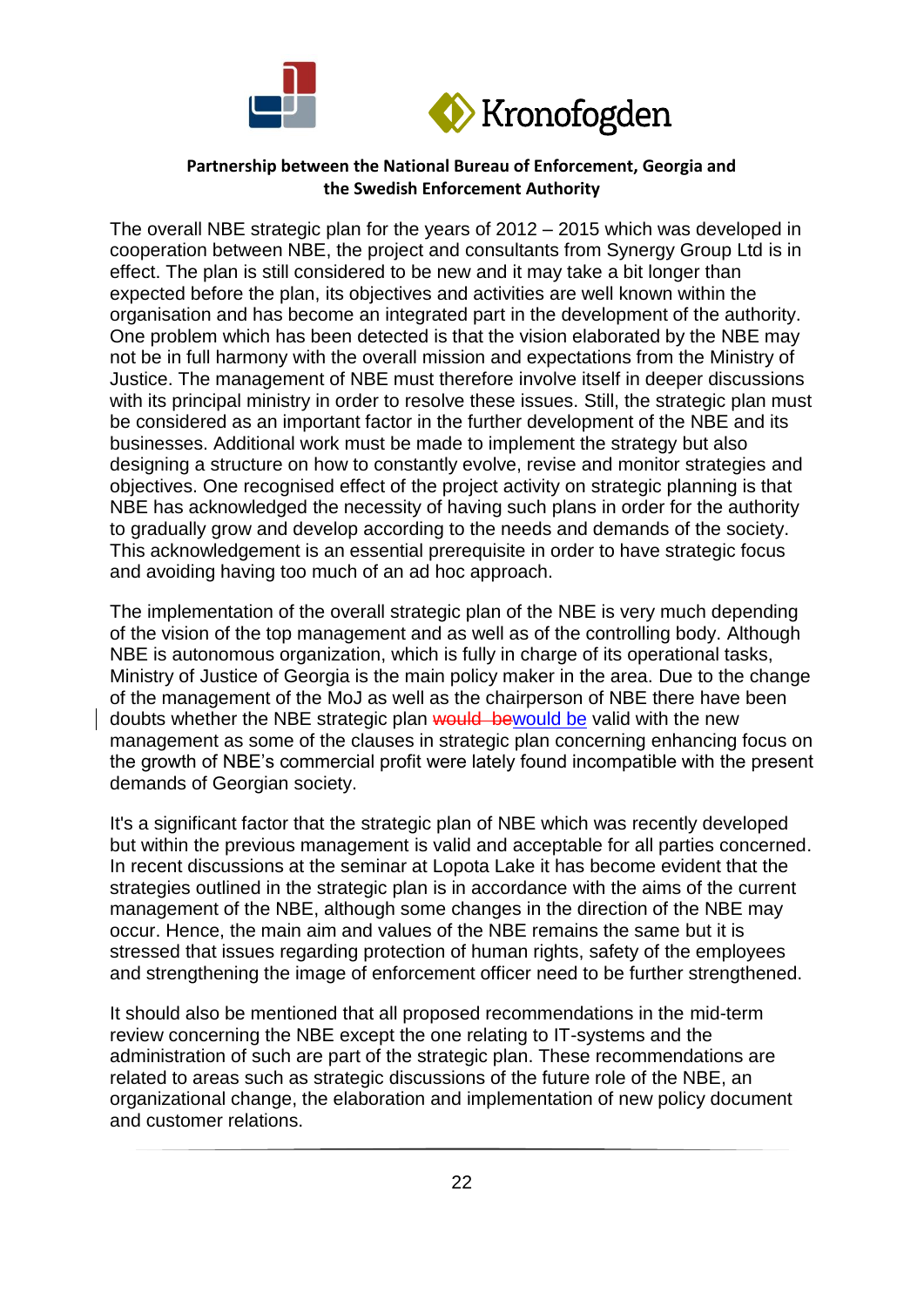



The table shows the level of awareness among NBE employees of the strategic plan (5 meaning completely agree and 1 completely disagree).

| Table 6                                                                   |      |
|---------------------------------------------------------------------------|------|
| Employees                                                                 | Mean |
| I know the strategic plans of NBE from the NBE strategic<br>plan document | 3,4  |

The strategic plan/policy relating to safety and security is not in full effect yet. The plan is ambitious and involves development issues concerning safety of staff and security of premises and information. The draft plan also consists of information on implementation and revision of the plan as well as matters regarding liability. The plan will expectantly be in full effect from 2013. An important effect of the project activity regarding safety and security is that the NBE has become more aware of the importance of these issues and that the organisation now are focusing and paying strong attention to issues on how to provide a safe and secure environment for NBE staff and premises.

In the survey the employees of NBE have responded to statements regarding perceived safety during work and the results can be regarded as quite positive but improvable. The scale is ranging from 1 to 5 and 1 meaning completely disagrees and 5 completely agrees.

| Employees                                                       | Mean<br>(Officers) | Mean<br>(Managers) | Mean<br>(Adm. personnel) |
|-----------------------------------------------------------------|--------------------|--------------------|--------------------------|
| I feel safe when I meet the debtors                             | 3,7                | 4,3                | 4,0                      |
| I feel protected in the course of<br>fulfillment of work duties | 3,5                | 4,3                | 4,4                      |
| I never encounter danger in the<br>line of duty                 | 2,9                | 3,8                | 4,1                      |
| My employer ensures that my<br>work environment is safe         | 3,4                | 3,3                | 4,1                      |
| I have the necessary training in<br>order to manage a dangerous | 3,0                | 2,8                | 2,4                      |

#### Table 7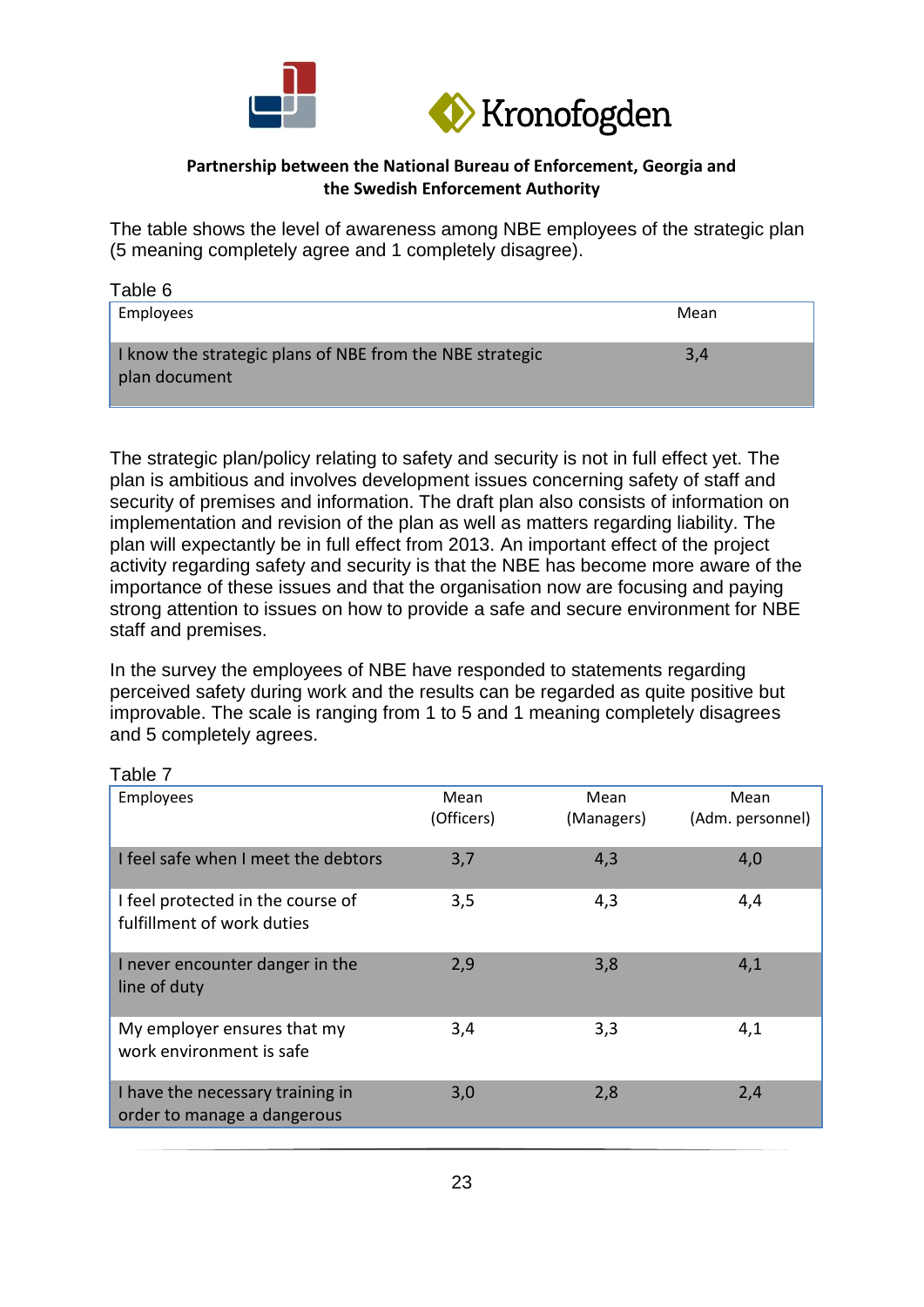



#### situation

The responses are very similar between the different categories of staff and imply that a safety training which all employees could attend would to some extent heal the safety and security deficiencies which are spotted. The fact that enforcement officers are more exposed to dangerous situations is inevitable but even though this is the case the officers don´t seem to experience that their working conditions are unacceptable.

#### *Legal and Human Rights*

The activity on legal and human rights has aimed at enhancing NBE's awareness of the moral dimension of enforcement proceedings by making the CoC better known as a relevant moral platform which all NBE staff can relate to, increasing the awareness of how moral problems affect day-to-day work and to safeguard that NBE during enforcement proceedings practices the principle of "fair and equal treatment" of all stakeholders according to the rule of law.

Considering the results from the NBE survey and especially looking on the attitudes of the debtors towards the NBE and how NBE is conducting its operations it can be argued that the debtors are treated according to international standards in respect of legal and human rights.

### *Preventive communication and Behavioural economics*

The outcomes achieved through the activity on preventive communication and behavioural economics would be a basic understanding of what preventive communication is, its expected and visible effects, the receiving of useful information on different preventive activities, the recognition of the concept on what kind of preventive approach could be useful in a Georgian context. Additionally the activity has led to the forming of a working group which will discuss and elaborate ideas on preventive communication and be a sounding board towards the project when designing activities in this area for a possible second project phase

7. Compliance with project objectives

The internal and external customer survey is a good tool to use in order to establish whether the overall project activities have been reached or not. However the survey results cannot cover every aspect of the project achievements and NBE developments and must therefore be supplemented with observations and conclusions from stakeholders and members of the project.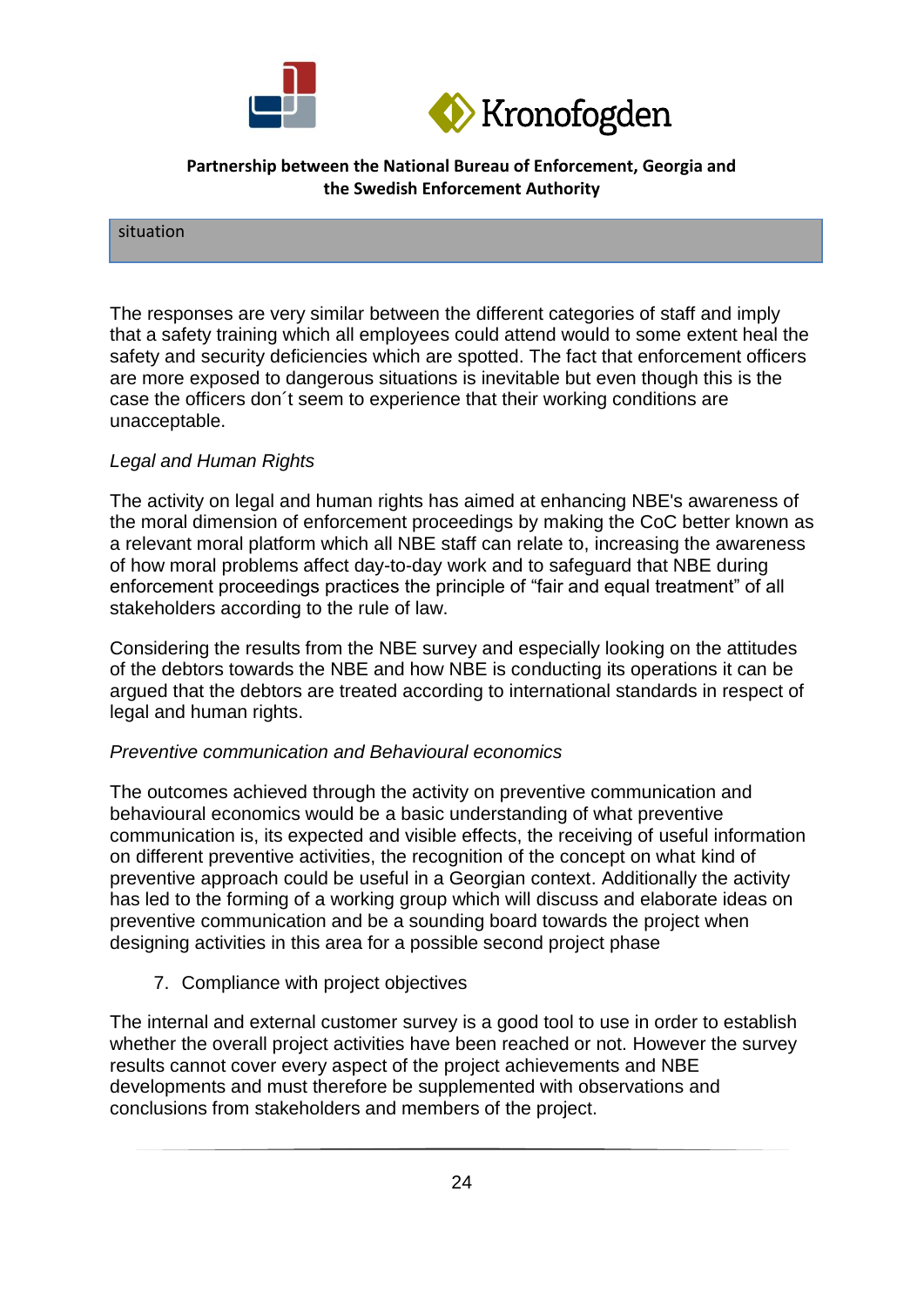



#### *Overall project objective*

According to the overall objective of the project the National Bureau of Enforcement of Georgia (NBE) shall provide quick and effective enforcement based on justice, equality before the law and transparency to the public by 2015.

To answer the question whether the NBE provides quick and effective enforcement based on justice, equality before the law and transparency to the public the received survey results are of course not enough. But the results can give us an indication if the NBE is moving in the right direction or not. Based on the analysis of the survey responses it is not far-fetched to state that the customers of NBE are in general quite content with the enforcement process as a whole and its efficiency and quickness. As for e.g. the issue of transparency it can be noted from the survey that 89 % of the creditors and 88 % of the debtors think that the NBE procedures are completely or more or less transparent. Only 5 % of the creditors and 7 % of the debtors think that the procedures are not transparent at all. As reported in the sections relating to the Enforcement Policy and the Code of Conduct the customers also thinks that the NBE employees act in compliance with the law and treats them with respect and have a professional attitude.

While 32% of employees consider the negative image of NBE as the major hindrance, still their perception (42%) as to be the guards of the society is a major motivator. In this respect, the Enforcement Policy and the Code of Conduct, the most popular internal route-map for employees, could be fairly interpreted as the decisive factor for 77% employees' satisfaction.

Additionally, the public sector and state administration of Georgia, which the NBE is a part of, has made major progress during the last ten years. Authorities such as the NBE, the public and civil registry but also the police have transformed towards becoming modern and efficient public administrations displaying strong customer approaches, transparency and respect of the rule of law. This transformation is manifested in many different ways but is as an example shown very clearly through the establishment of the public service halls with their light, airy and welcoming receptions, accessible and professional customer service centres and an atmosphere which creates trust and openness but also encourages a dialogue between the citizens and the authority. These procedures become apparent when visiting the NBE offices all around Georgia and seeing the interaction between the NBE staff and customers.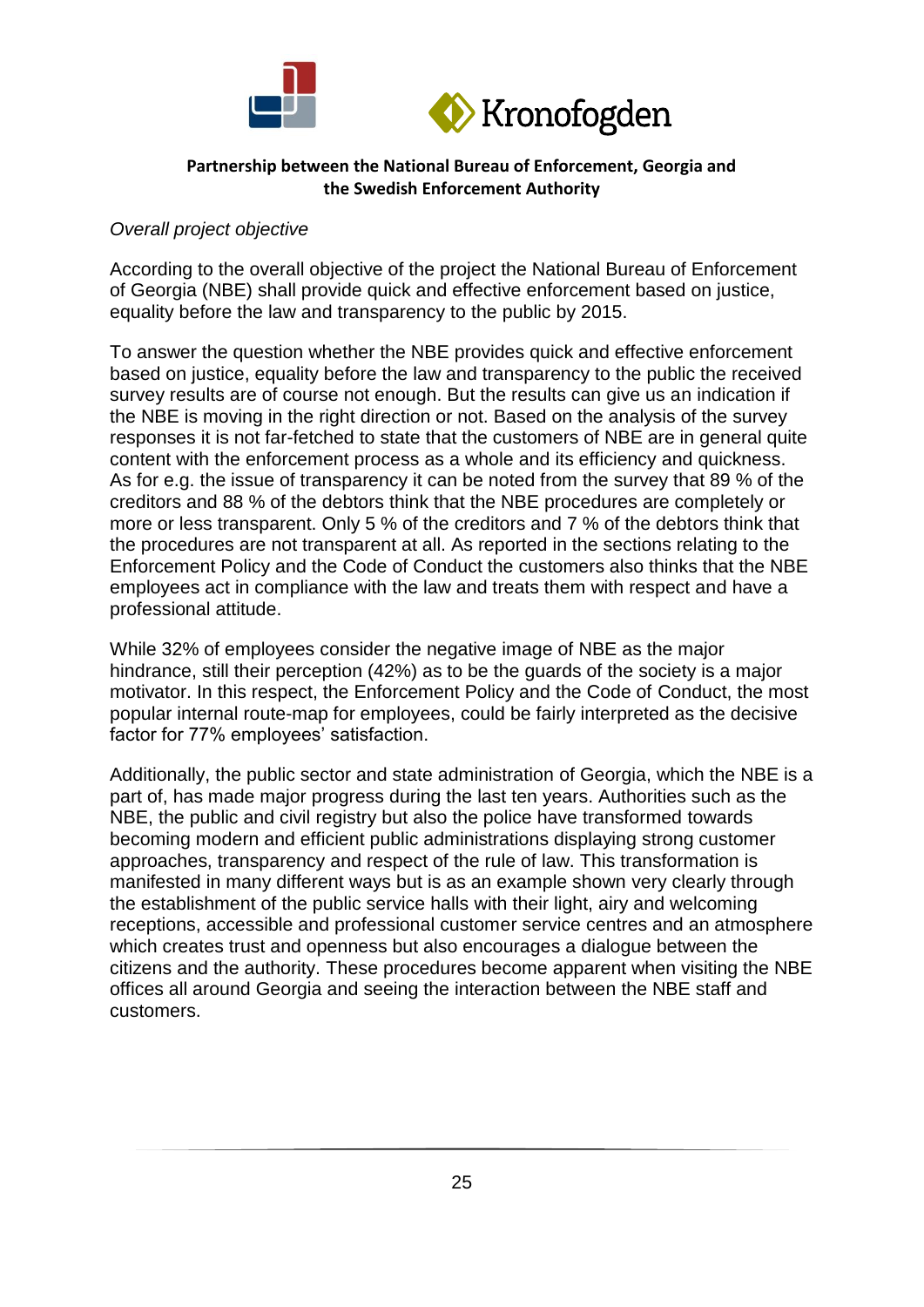



#### *Project objectives 1-3*

- *Project objective 1 a:* NBE has increased its capacity to analyse its environment and operations in order to further develop its enforcement services to meet domestic expectations and international standards.
- *Project objective 1 b:* NBE implements new or revised regulations, work processes, technical systems and guidance for the enforcement services as well as carrying out regular monitoring, evaluation of the operations thereby promoting transparent and effective enforcement services governed by the rule of law and respect for human rights.

Both the newly completed survey and the one which was performed in the spring of 2012 have given NBE useful information about its benefits, drawbacks and future challenges which will be important input for the capacity development of the organisation and its operations. Furthermore, as mentioned before, one of the major effects of the activity concerning mapping of processes is that the NBE can use this methodology for studying the business processes, detect flaws and deficiencies and find ways to make it more efficient. The project has noted that NBE through the awareness and knowledge of process thinking and mapping now analyse its businesses in a more methodological way and keeping in mind that a customer approach is essential and that it is important to do things right from the start.

As revealed in the analysis regarding the overall project objective there are strong indications implying that the NBE procedures to a big extent is characterised by transparency and guided by the rule of law and respect for human rights. As for the issue of the NBE implementing new or revised regulations, work methods, technical systems etc. it should be noted that such progresses have been accomplished but it is difficult to state to which extent the developments are due to project activities or are the result of other influences. As for revised regulations the laws and decrees connected to the enforcement procedure have been revised and amended several times during the last three years but the project have had very little influences over these amendments since the Twinning project have had a stronger focus on legislative issues. In order to increase the legal certainty a new Term of Reference was developed to initiate the development of the Enforcement Code which would aim at refining Georgia's Enforcement Proceedings through a revised Code and respective secondary legislation. This initiative is in line with the strong intention of the Georgian Government to establish regulatory mechanisms for the entire enforcement system. It was stated that a well-developed legal framework for enforcement would become the best platform for unified and streamlined proceedings, would address legislative shortcomings in a systematic way and eradicate the need for ad hoc changes, thus ensuring a higher degree of legal certainty.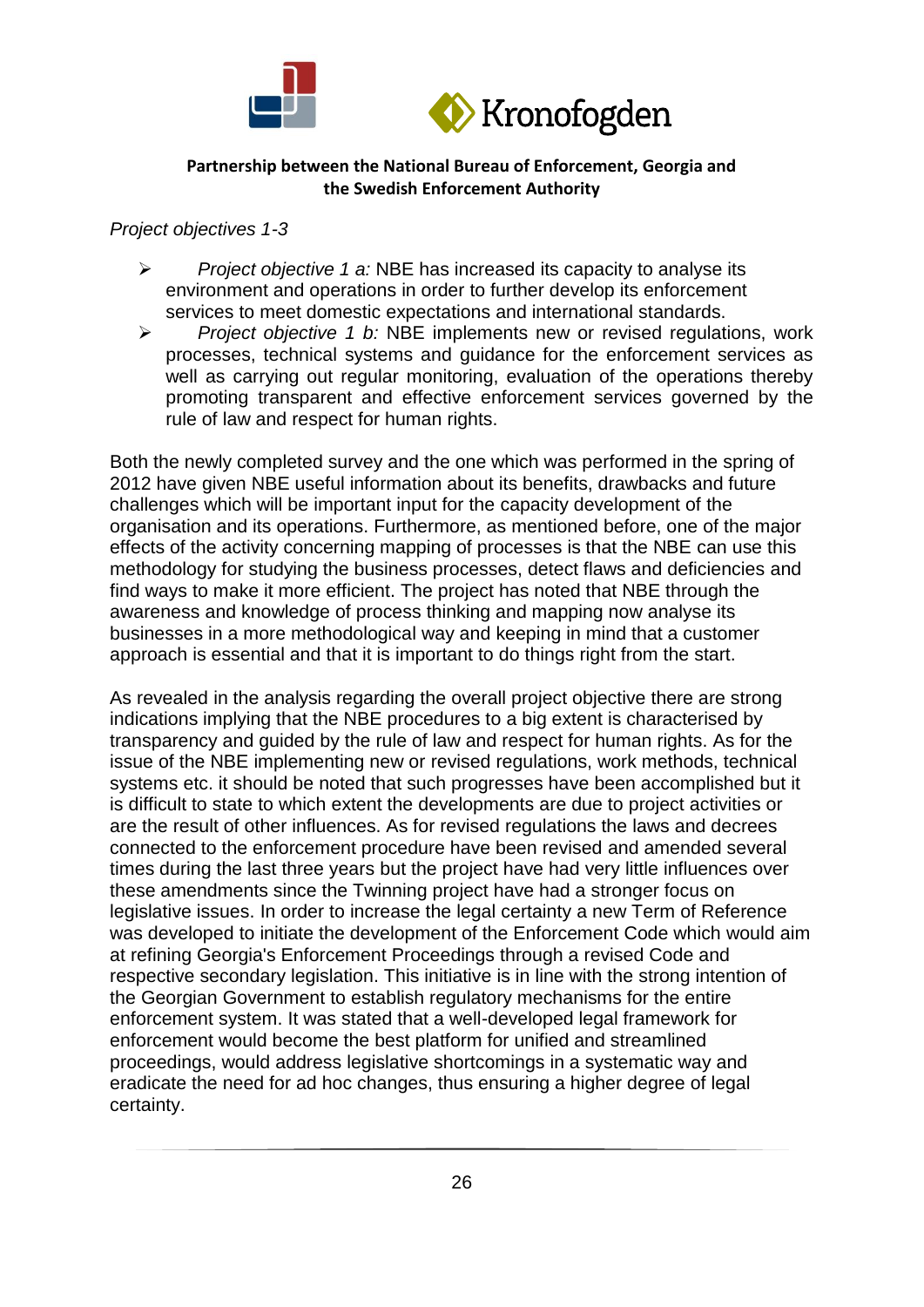



The work processes of NBE (enforcement and bankruptcy processes) have been mapped and described and a new way of distributing the enforcement tasks - dividing different enforcement actions in a case among several officers and administrative staff instead of being the sole responsibility of one enforcement officer – have been introduced in the Kvemo Kartli bureau which has been a success. The breakdown of the whole process into particular activities will create additional double control mechanism thus to exclude any kind of corruption. The 'batching system' will create and distribute the sense of the common ownership among the employees; hence the cultivation of team spirit will rise. Narrow span of control (7-8 persons) will leave sufficient room for team leaders to handle the vague and ambiguous decisions timely. The audible demarcation of the daily duties, establishment of KPI:s will positively influence to appraise past performance. This new working method involves a certain degree of teamwork, which is an approach that could be further looked into and analysed by the project and NBE. The new working manner will possibly be spread to other NBE bureaus during 2013.

The project has not been engaged in providing technical support to the NBE during the first project phase. An activity focusing on refining and develop the monitoring system of NBE has been initialised during the project but is still in its infancy. The activity on building a solid monitoring system and cycles for follow up actions and planning procedures will be an important component of a second project phase.

NBE has over the last few years developed in other ways which has resulted in fewer offices with more centralised and efficient procedures, the establishment of sufficient IT-systems for case management but also for the selling of attached property and other types of goods (e-auction system). It is also apparent that the management of NBE today has a more coherent way when striving for unified working methods and on how the authority as a whole should be run and be improved.

 *Project objective 2:* NBE managers have started to use modern management principles and established processes for continuous improvement of staff performance and management.

In the original project proposal it is declared that the management style traditionally in Georgia has been authoritative which have led to negative consequences such as lack of resources and capacity to develop staff, discouraged staff to take initiative, a lack of trust in staff and inefficient use of the staffs' competences. The purpose of modernising the management style is to get managers to fully use the capacity of their staff and systematically work for developing staff capacity. The management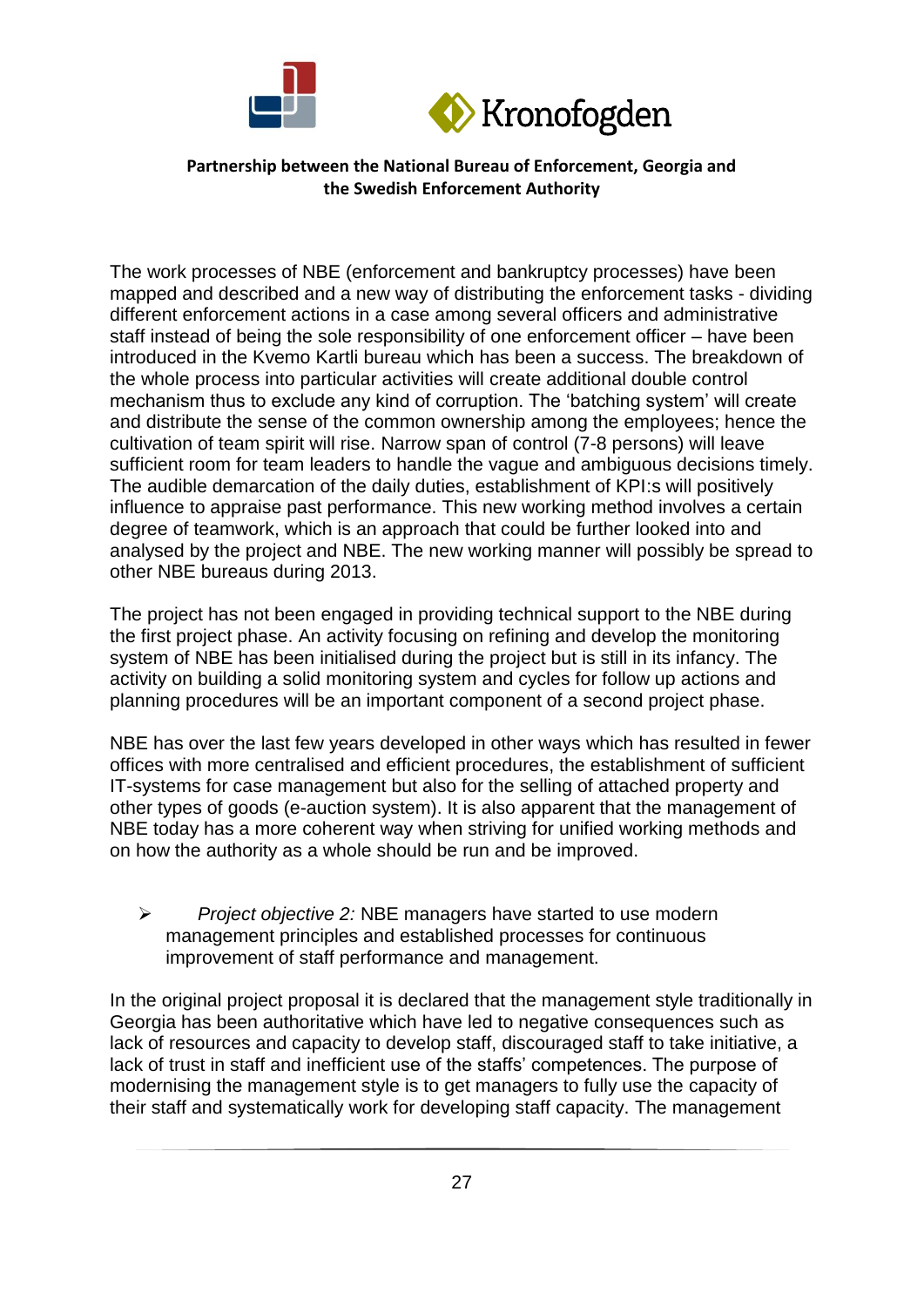



which were in charge of the NBE in 2010 was said to be weak on daily planning of work which resulted in overstretching of the staff and time management was suggested to be a concrete area for development. There was also a need to introduce elements of more open communication between management and staff, performance appraisals, individual development plans and incorporating a learning element in the operational work.

One way of establishing if the management does a sufficient work and is appreciated by the staff is to examine the employees´ work satisfaction. The survey shows that 77 of all employees are satisfied with their work, 17,6 % have a neutral attitude and merely 5,4 % are dissatisfied. It should however be noted that the employees who are the most content are the ones who have been working for a period of six months or less. The least content are the employees who have been working at the NBE for two years or more, nevertheless even in this category the percentage of satisfied staff is high (76 %). These data can be compared with the data from the baseline study which disclosed that 71,5 % of the staff were satisfied, 11,3 % had a neutral position and 17,2 % were dissatisfied. Additionally the qualitative research proves that employees are typically satisfied with their work.

Although new salary scheme bans spontaneous financial bonuses, it fixes equal salaries for the same positions thus create feeling fairness which is the crucial motivator. As the study revealed the verbal compliments are missing i.e. 31% of chiefs share opinions only while the employees do something wrong and 17% claims chiefs share no verbal compliments at all.

In the survey one can study the attitudes of different categories of employees towards managers and the perception of manager skills, benefits and deficiencies. The scale is ranging from 1 to 5, 1 meaning completely disagree and 5 completely agree.

| Table 8                                                                    |                    |                    |                          |
|----------------------------------------------------------------------------|--------------------|--------------------|--------------------------|
| Employees                                                                  | Mean<br>(Officers) | Mean<br>(Managers) | Mean<br>(Adm. personnel) |
| Relations between mid and top level<br>managers are tense                  | 2,7                | 2,0                | 2,2                      |
| My supervisor adequately evaluates<br>work performed by me                 | 4,0                | 4,1                | 3,8                      |
| Management of the NBE cares for<br>raising qualifications of the employees | 2,9                | 3,8                | 4,1                      |

28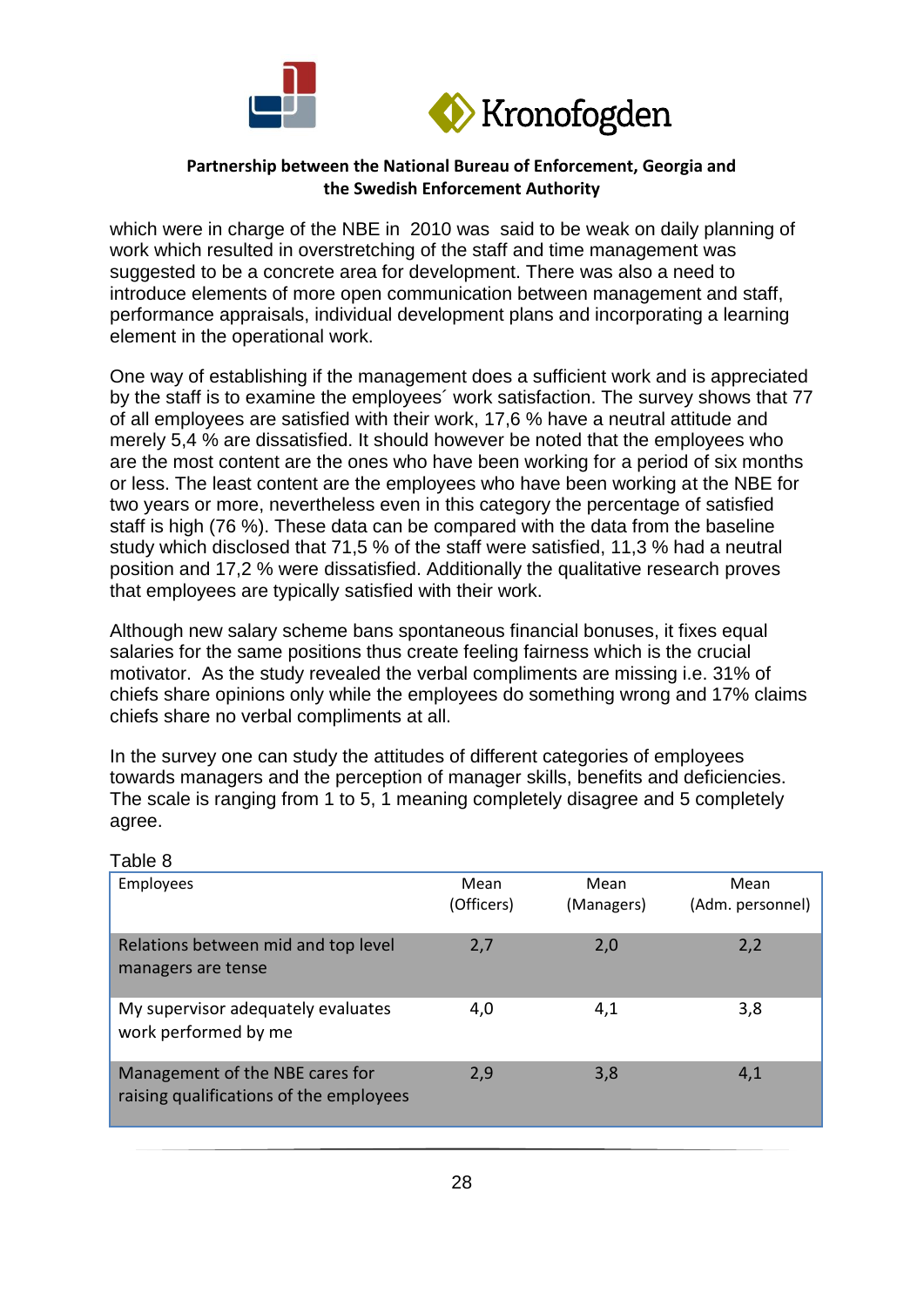



| I have the opportunity of career<br>advancement in this organization                      | 2,9 | 3,4 | 2,9 |
|-------------------------------------------------------------------------------------------|-----|-----|-----|
| In case of necessity my supervisor will<br>protect me in front of upper level<br>managers | 4,1 | 4,0 | 4,2 |
| I am satisfied with the management<br>style of my direct supervisor                       | 4,1 | 4,2 | 3,9 |
| I am satisfied with the professional<br>competence of my direct supervisor                | 4,2 | 4,4 | 4,3 |
| I am satisfied with duration of my<br>working day                                         | 4,2 | 4,1 | 3,8 |
| Time given to perform my work is<br>sufficient                                            | 3,7 | 4,1 | 4,0 |

The responses in the intended areas are a bit inconsistent and contradictory, which possibly is all natural but still somewhat hard to interpret. The perceived satisfaction with the management styles and professional competences of the direct supervisors are high. On the other hand it should be underlined that the enforcement officers don´t think that the managers care enough for raising qualifications of staff. The possibility for enforcement officers and administrative staff to advance in the organisation is also considered to be relatively low. Since these two areas are rather important and relates to the subject of constantly developing the staff which was mentioned in the project proposal it could be argued that this part of the objective is not reached in full although major improvements have been achieved. The latter is above all shown by the dramatic drop in the numbers of discontent staff. However, we should not overlook the average age of the employees that is comparatively low, causing the high attrition rates. Often the organization is being viewed as the earliest career leader incubating professional. The proactive HR competencies and long run strategy has to be validated.

Moreover it is clear that most employees think that they are not too burden by their workload, but on the contrary are quite content with their working hours. Even the managers state this although some mid and top level managers work long hours. Nevertheless the results imply that the time management issues are no longer such a problematic area as it was in 2010.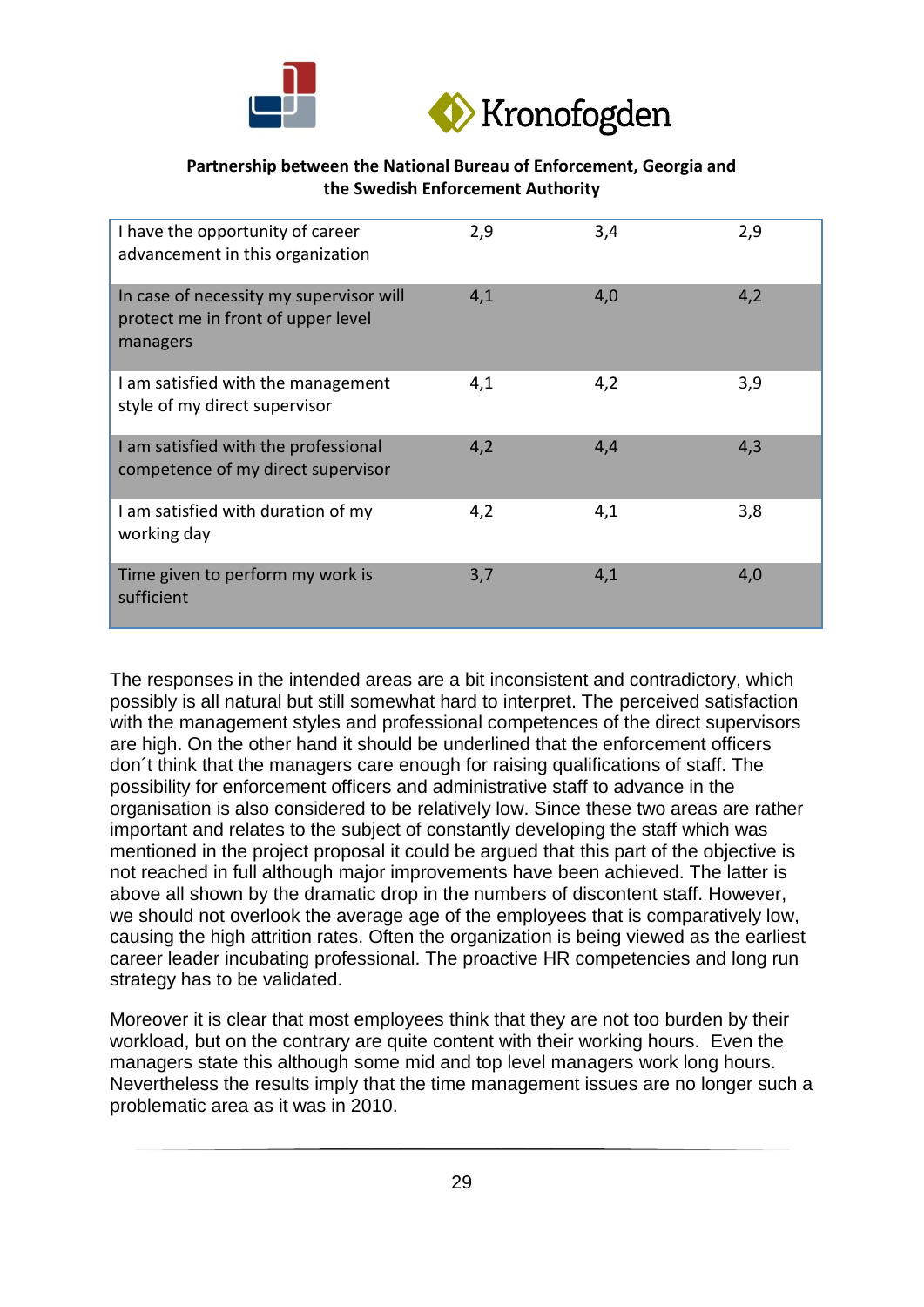



In the qualitative part of the survey it is observed that almost all interviewed managers responded that their managerial skills have improved during the last year. 25 out of 26 managers said they either always or at least sometimes delegates responsibilities to subordinates. As for coaching this method is frequently used by five managers, while the rest coach their employees more irregularly. When managers evaluated the methods of delegation and coaching in terms of usefulness and benefits, the received average score was high, over 4 on a point 5 scale. The coaching model and modern leadership tools are those outstanding examples which will cause essential serenity for NBE staff, - why they should devote more energy and efforts to train their colleagues, which in a long run will yield self-actualization and self-efficacy among employees.

As for internal communication and performance appraisals further activities and efforts need to be performed in order to strengthen these areas. The survey displays that 19 % of the staff never or hardly ever gets feedback on their work performance and 26 % only receives feedback when they do something wrong. These numbers cannot be considered to be satisfactory.

Overall it must be acknowledged that major progress have taken place within the management sphere of NBE and the organisation have come a long way in order to adopt modern management approaches.

The new organizational structure is being projected, which has to reflect the distinction between strategic tasks and operations activities. The division of operations and responsibilities according to the primarily specialist roles will come into place, greater operational control from the top, clear definition of the tasks (no overlaps) and increased accountability have to be addressed properly. Moreover centralized marketing function with strong emphasis on PR and CSR responsibilities and absolutely encapsulating business process analysis have to be added. The current centralized decision making style encouraging culture that leads to authority, obedience, stability and inertia has to be transformed into the decision making process leading to the self-actualization.

Last but not least the project management has experienced a slight shift in leadership attitudes during the last few years. Of course management styles is closely connected to the persons exercising the powers but still it is the perception of the project that there now is a sense of a long-term, unified management approach focusing more on empowering the staff rather than controlling them.

 *Project objective 3:* All enforcement staff has basic professional enforcement skills and a system and plan for development and the implementation of a certification scheme for enforcement officers is in place.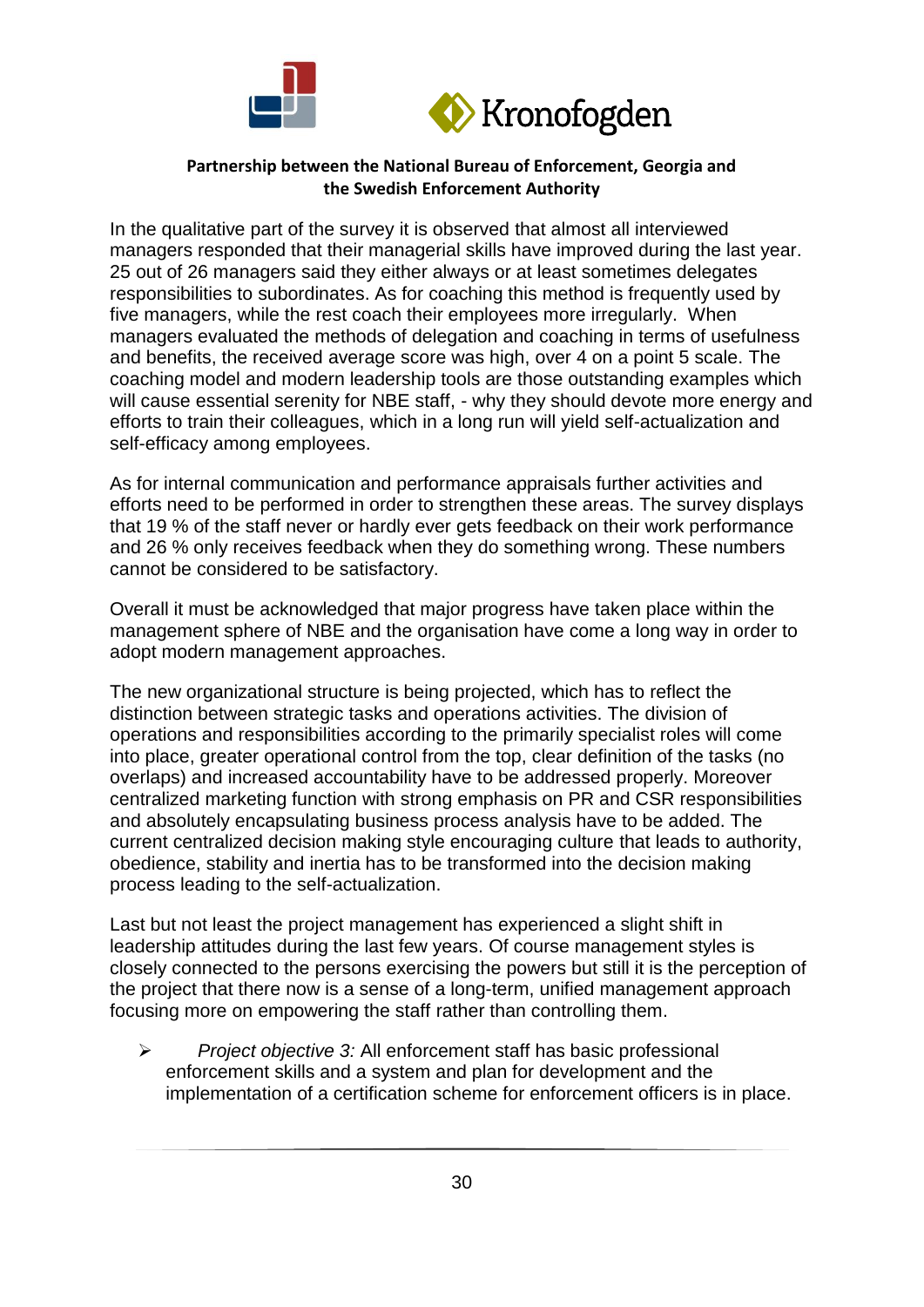



In the original project plan it is indicated that initial steps for professionalization of the enforcement services have been taken but a lot remains to be done in order to become a full-fledged professional and efficient organisation. Further development of staff through internal training is a key factor for success in this area. Additionally it is stated that NBE needs to adopt a systematic approach to training of enforcement officers and also to establish an ethical framework through a code of conduct.

All 150 NBE employees who were part of the survey got to make a self-assessment of their qualification to perform their work see the table below (5 point scale where 5 is maximum and 1 is minimum). As can be shown the NBE staff appraise their qualifications as adequate.

| Table 9                                                                     |      |
|-----------------------------------------------------------------------------|------|
| Employees                                                                   | Mean |
| Sufficiency of your qualification to perform your work<br>(self-assessment) | 4.77 |

Although, as said before, many NBE employees indicated that management should be caring more about raising qualifications of the employees, as can be seen in this table an absolute majority of them thinks that their qualifications completely meet their job requirements.

What is important is to establish the customers perception of the employees qualifications, competences and skills. As reported previously in the report (see table 4) the NBE employees score high grades regarding customer perception of competences and professionalism. Another main component when assessing the competence and professionalism of staff is to check the customers' attitudes towards the front line staff of NBE. Hence, respondents were asked to answer questions regarding quickness, attentiveness and overall satisfaction with front desk service. As a result the creditors and debtors evaluated the quickness of front desk similarly (2,4 on a 3 graded scale where 3 is maximum and 1 minimum). The subject of attentiveness got an average customer rating of 2,6. As for the overall customer satisfaction with the front desk staff this was rated with the grade of 4,2 by creditors and 4,0 by debtors on a 5-level scale where 5 is maximum and 1 is minimum. Thus the front line staff is highly appreciated by the customers as also the other categories of staff are.

The NBE has developed very fast the last few years due to reasons such as legislation amendments, introduction of new services as well as changes in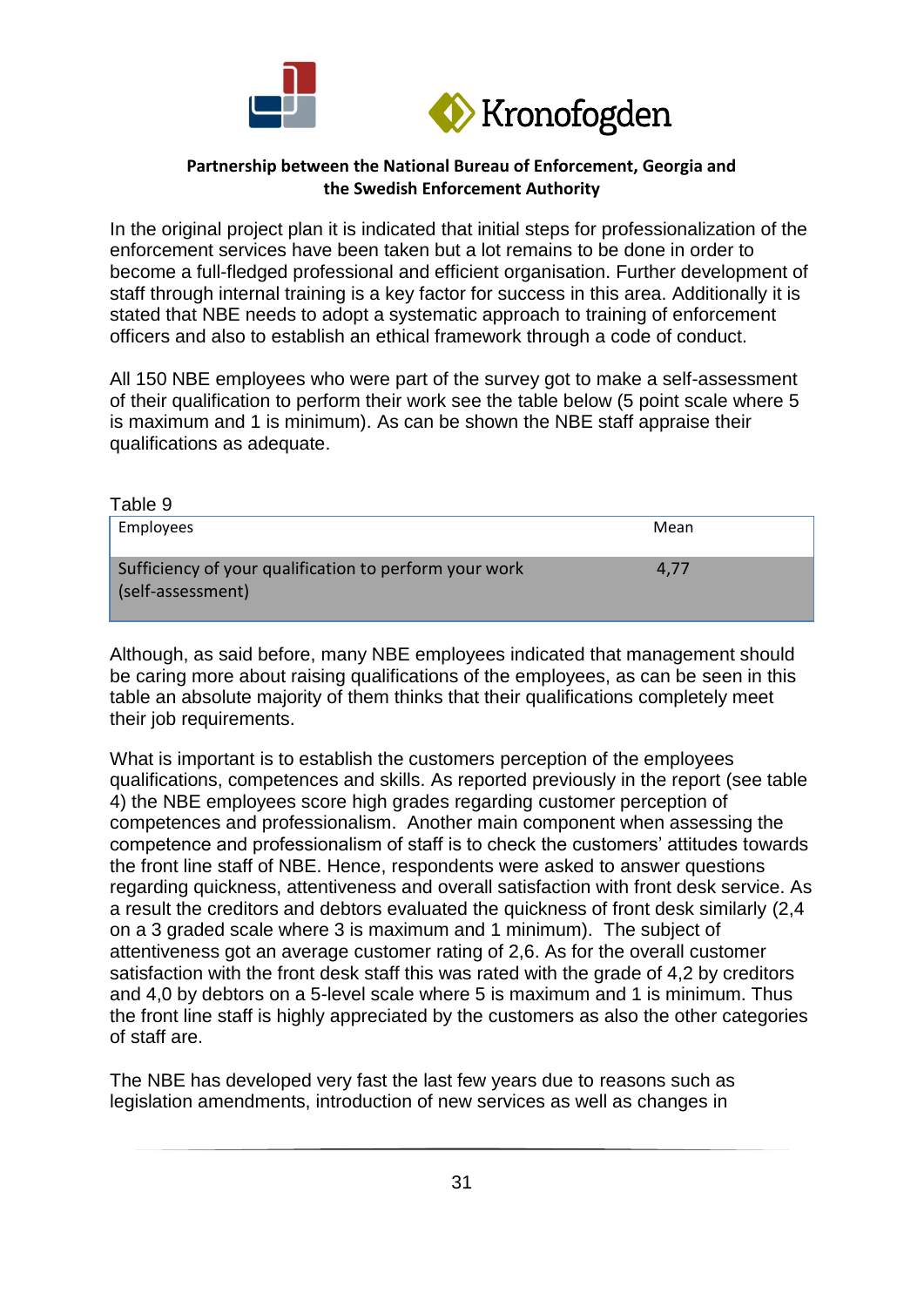



management and organisation. In order to cope and adapt to these changes trainings have been an essential tool for the NBE and for the two projects. SIDA and Twinning projects as well as NBE itself have conducted a number of trainings and trainings of trainers in different areas. Although, as it was observed above, sizeable part of enforcement officers think they're lacking trainings to raise their qualifications, about 63 % of the employees state they have undergone one or several trainings during the last two years. The staff of NBE seems to have appreciated these trainings and have been given the possibility to rate them from 1 to 5 where 1 is minimum appreciation and 5 maximum.

| Table 10                                         |      |
|--------------------------------------------------|------|
| Employees rating of trainings                    | Mean |
| Psychology of relations with citizens            | 4,80 |
| <b>Training of Trainers</b>                      | 4,40 |
| Coaching                                         | 4,80 |
| Management                                       | 4,66 |
| Legislative issues                               | 4,00 |
| Safety                                           | 5,00 |
| <b>Professional ethics</b>                       | 4,85 |
| Time management                                  | 3,75 |
| <b>Enforcement legislation</b>                   | 4,33 |
| Stress management                                | 4,75 |
| Media speaker                                    | 4,80 |
| Standards on effective communication and service | 4,55 |

When summarizing the customer survey results and keeping in mind the number of trainings that's been accomplished the last years it must be safe to say that the NBE staff must be considered to be in possession of vast professional skills which make them more than suitable to carry out enforcement tasks as well as other NBE related responsibilities.